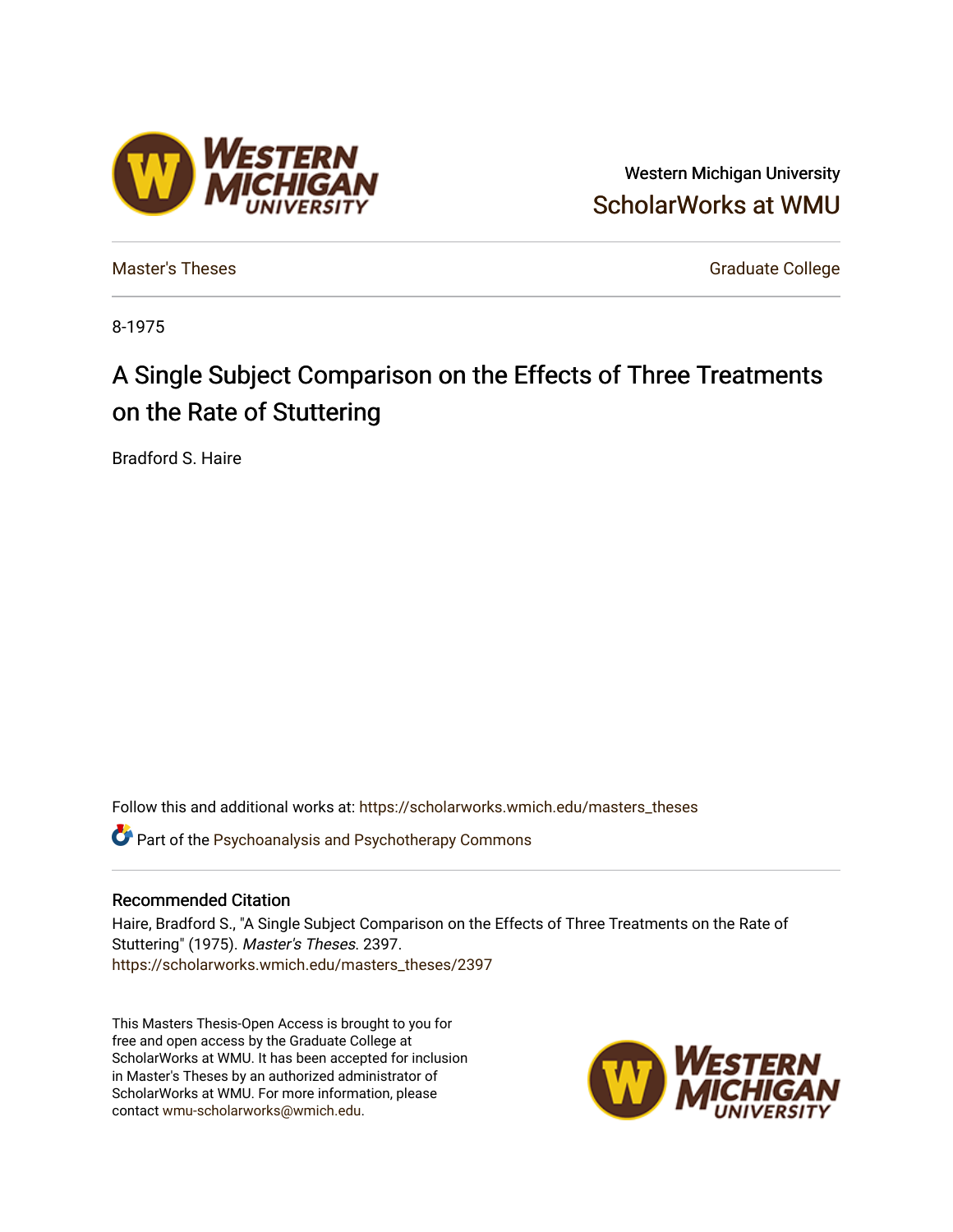#### A SINGLE SUBJECT COMPARISON ON THE EFFECTS OF THREE TREATMENTS ON THE RATE OF STUTTERING

by

Bradford S. Haire

A Thesis Submitted to the Faculty of The Graduate College in partial fulfillment of the Degree of Master of Arts

Western Michigan University Kalamazoo, Michigan August 1975

 $\sim 10^{11}$  km  $^{-1}$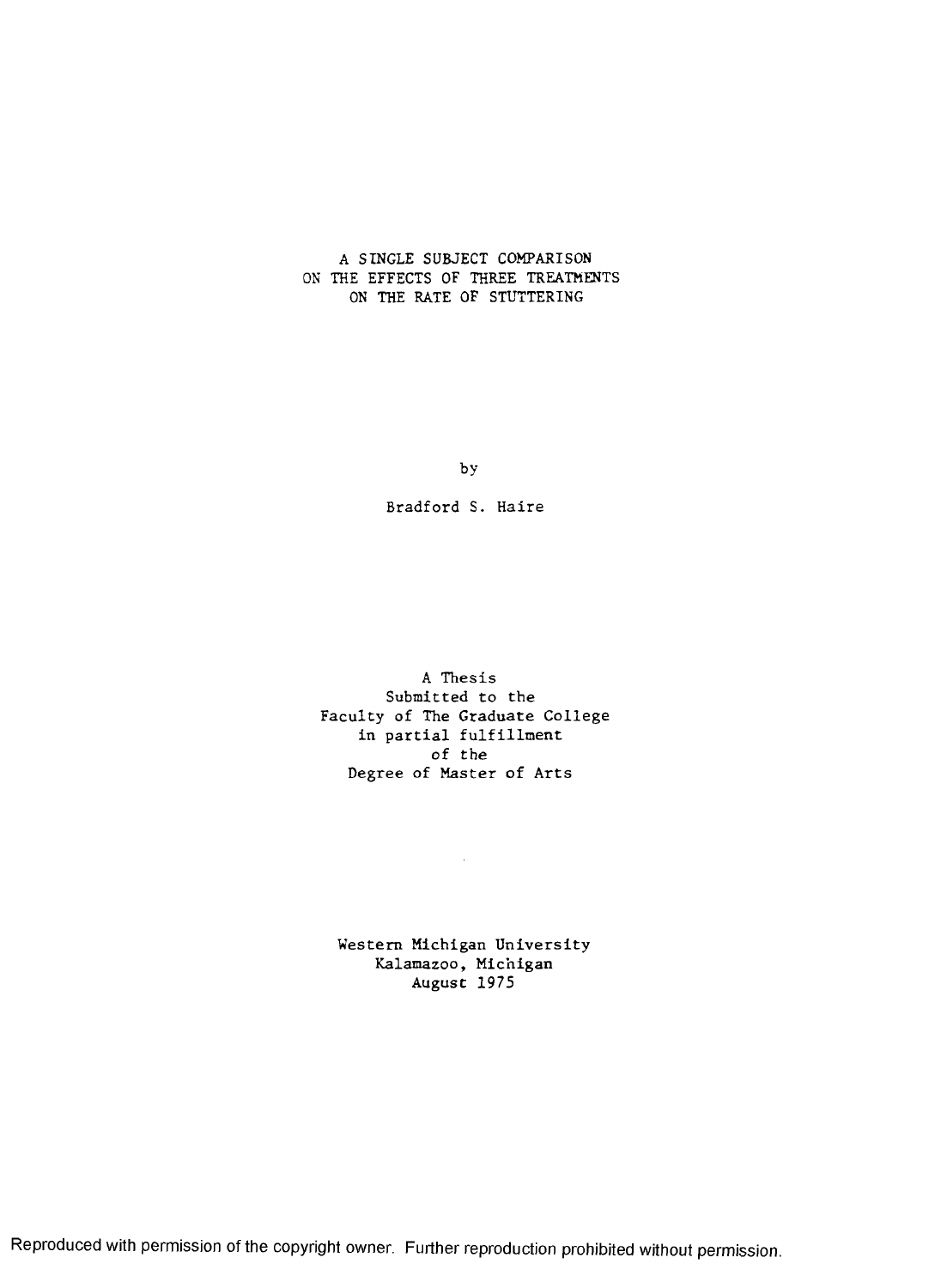#### ACKNOWLEDGEMENTS

I wish to express my sincere gratitude to the members of my committee; Dr. Roger Ulrich, Dr. Fred Gault, and Dr. Brad Huitema. Without their patience and guidance the formation of this thesis would not have been possible.

Bradford S. Haire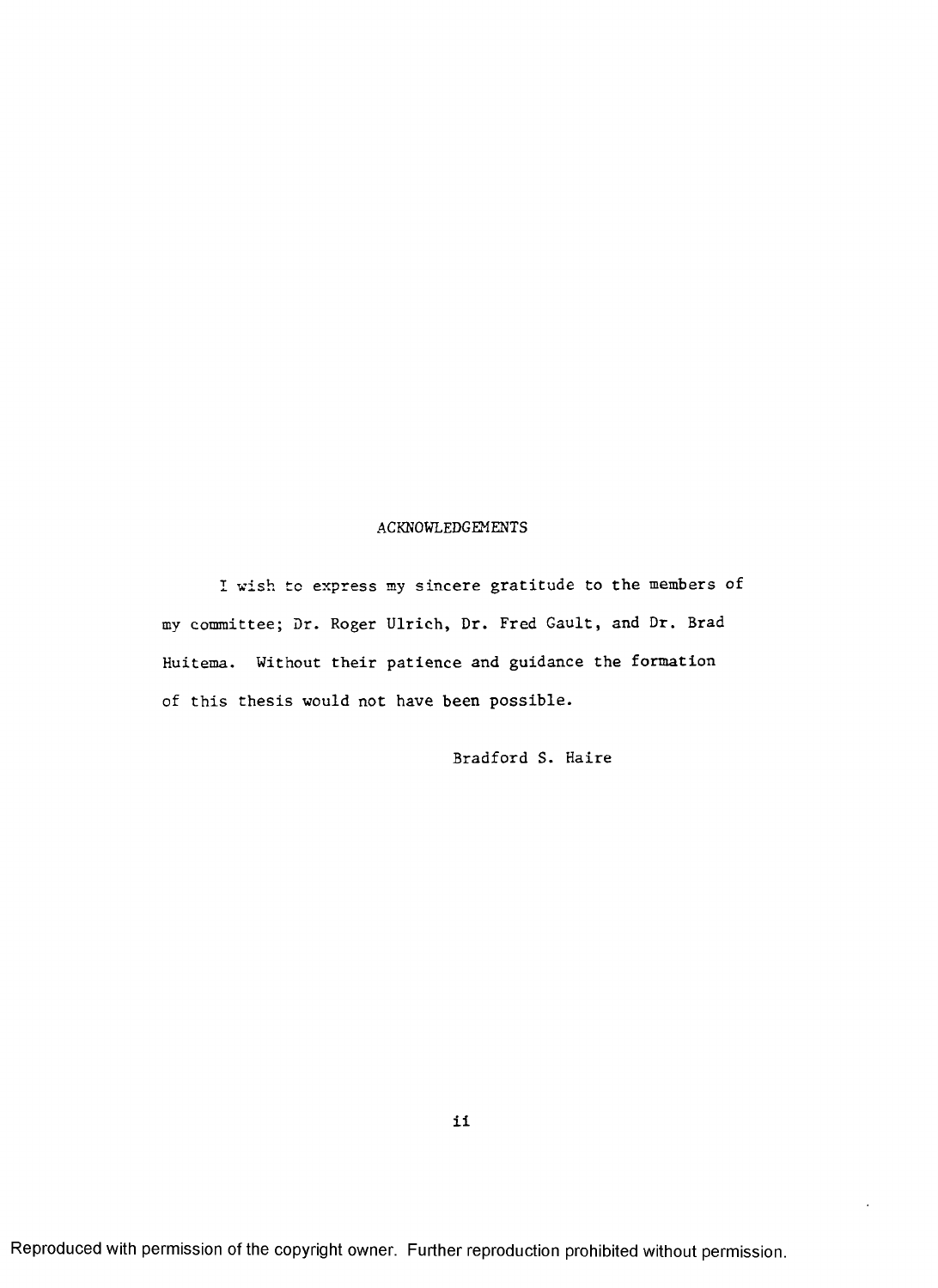### **INFORMATION TO USERS**

**This material was produced from a microfilm copy of the original document. While the most advanced technological means to photograph and reproduce this document have been used, the quality is heavily dependent upon the quality of the original submitted.**

**The following explanation of techniques is provided to help you understand markings or patterns which may appear on this reproduction.**

- **1. The sign or "target" for pages apparently lacking from the document photographed is "Missing Page(s)". If it was possible to obtain the missing page(s) or section, they are spliced into the film along with adjacent pages. This may have necessitated cutting thru an image and duplicating adjacent pages to insure you complete continuity.**
- **2. When an image on the film is obliterated with a large round black mark, it is an indication that the photographer suspected that the copy may have moved during exposure and thus cause a blurred image. You will find a good image of the page in the adjacent frame.**
- **3. When a map, drawing or chart, etc., was part of the material being photographed the photographer followed a definite method in "sectioning" the material. It is customary to begin photoing at the upper left hand corner of a large sheet and to continue photoing from left to right in equal sections with a small overlap. If necessary, sectioning is continued again - beginning below the first row and continuing on until complete.**
- **4. The majority of users indicate that the textual content is of greatest value, however, a somewhat higher quality reproduction could be made from "photographs" if essential to the understanding of the dissertation. Silver prints of "photographs" may be ordered at additional charge by writing the Order Department, giving the catalog number, title, author and specific pages you wish reproduced.**
- **5. PLEASE NOTE: Some pages may have indistinct print. Filmed as received.**

**Xerox University Microfilms 300 North Zeeb Road Ann Arbor, Michigan 48106**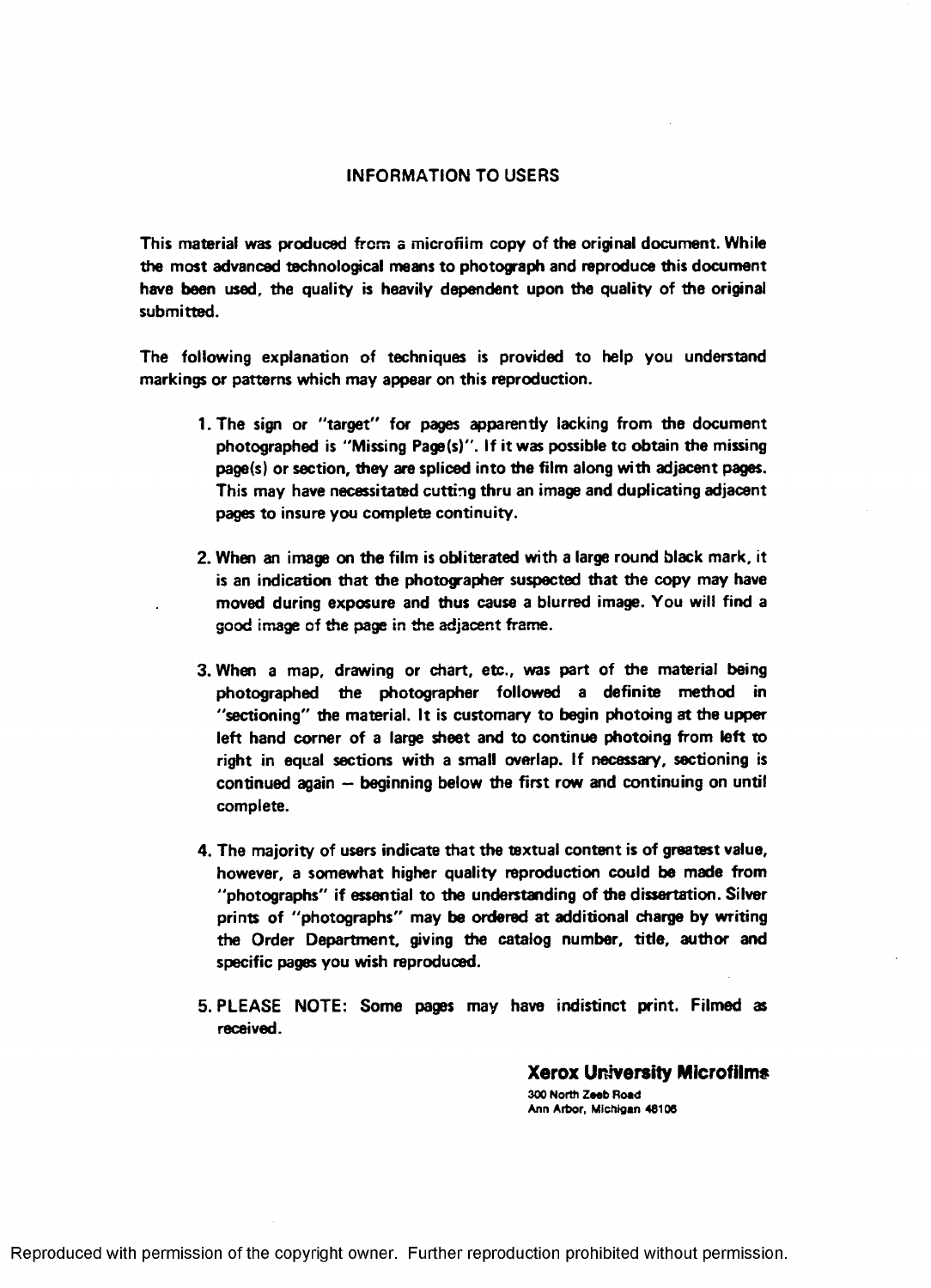MASTERS THESIS M-7540

 $\mathcal{L}^{\text{max}}$  , and the set of  $\mathcal{L}^{\text{max}}$ 

 $\hat{1}$ 

**Contract of the Second Second** 

HAIRE, Bradford Scott \_\_\_ A SINGLE SUBJECT COMPARISON OF THE EFFECTS OF THREE TREATMENTS ON THE RATE OF STUTTERING.

Western Michigan University, M.A., 1975 Psychology, clinical

 $\Delta$  ,  $\Delta$  ,  $\Delta$  ,  $\Delta$ 

**Xerox University Microfilms, Ann Arbor, Michigan 48106** 

# **THIS DISSERTATION HAS BEEN MICROFILMED EXACTLY AS RECEIVED.**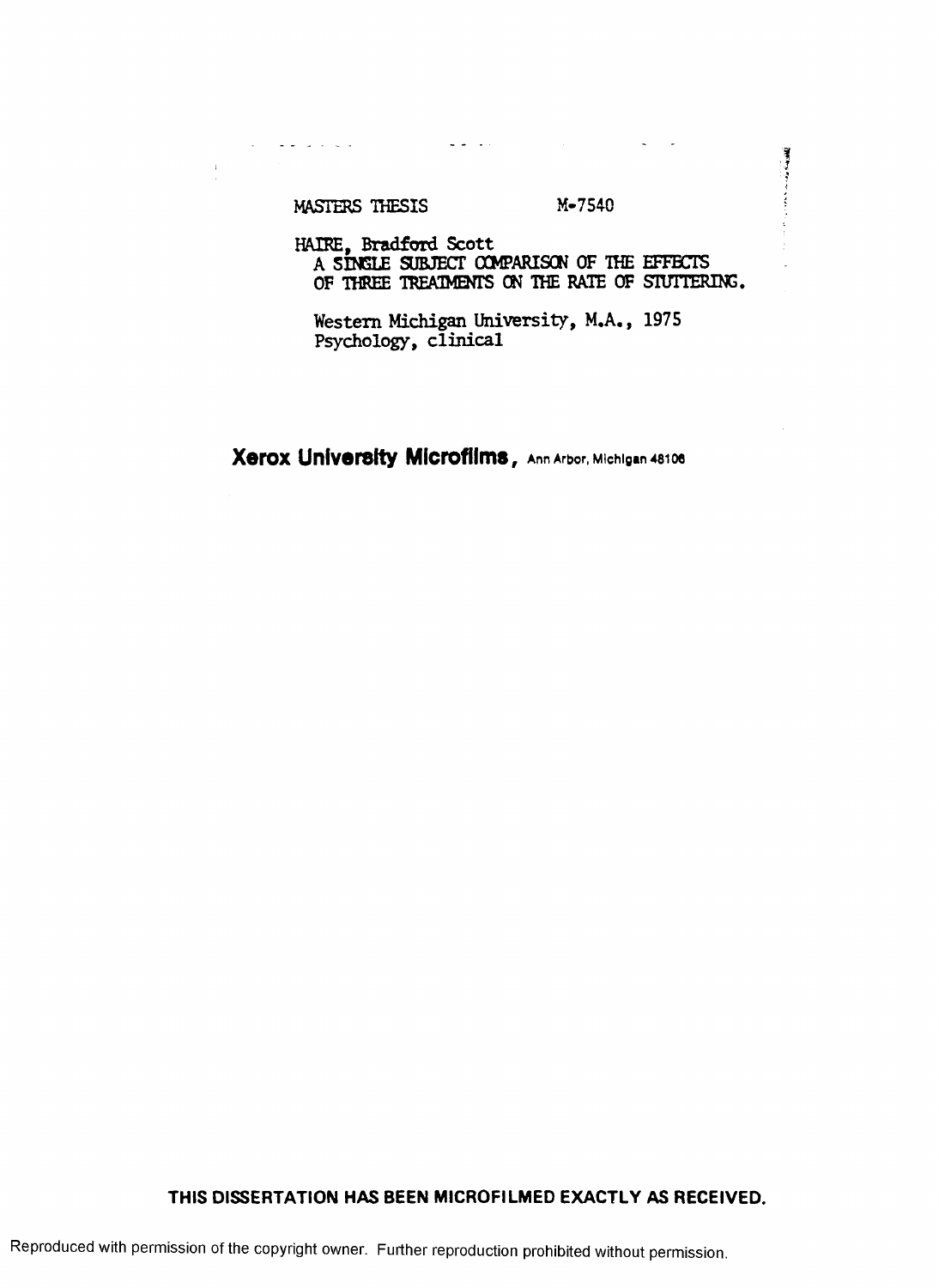### TABLE OF CONTENTS

| CHAPTER        | PAGE                                                                                                                                                                                                                                                           |  |
|----------------|----------------------------------------------------------------------------------------------------------------------------------------------------------------------------------------------------------------------------------------------------------------|--|
| $\mathbf{1}$   | 1<br>INTRODUCTION<br>$\mathbf{r}$ , $\mathbf{r}$ , $\mathbf{r}$ , $\mathbf{r}$                                                                                                                                                                                 |  |
|                | 1<br>Contingency Management                                                                                                                                                                                                                                    |  |
|                | $\overline{2}$<br>Desensitization<br>$\sim$ $\sim$ $\sim$                                                                                                                                                                                                      |  |
|                | $\overline{2}$<br>Structured Speech<br>. The contract of the contract of the contract of the contract of the contract of the $\alpha$                                                                                                                          |  |
| $\overline{2}$ | 4<br>$\frac{1}{2}$ , $\frac{1}{2}$ , $\frac{1}{2}$ , $\frac{1}{2}$ , $\frac{1}{2}$ , $\frac{1}{2}$ , $\frac{1}{2}$ , $\frac{1}{2}$ , $\frac{1}{2}$ , $\frac{1}{2}$ , $\frac{1}{2}$ , $\frac{1}{2}$ , $\frac{1}{2}$ , $\frac{1}{2}$<br>METHOD                   |  |
|                | 4<br>. The contract of the contract of the contract of the contract of the contract of the contract of the contract of the contract of the contract of the contract of the contract of the contract of the contract of the contrac<br>Subject<br>$\sim$ $\sim$ |  |
|                | 4<br>Procedure<br>$\sim$ $\sim$ $\sim$ $\sim$                                                                                                                                                                                                                  |  |
|                | Phase 1: Desensitization/covert positive<br>. 4<br>reinforcement                                                                                                                                                                                               |  |
|                | Phase 2: Structured speech 11                                                                                                                                                                                                                                  |  |
|                | Phase 3: Contingent electric shock $\ldots$ 12                                                                                                                                                                                                                 |  |
|                | . 12<br>Phase $4: No shock $                                                                                                                                                                                                                                   |  |
|                | Phase 5: Reinstatement of contingency shock 12                                                                                                                                                                                                                 |  |
| 3              | . 13<br><b>RESULTS</b>                                                                                                                                                                                                                                         |  |
|                | . 14<br>Reliability<br>$\ddot{\phantom{a}}$                                                                                                                                                                                                                    |  |
| 4              | . 16<br>DISCUSSION                                                                                                                                                                                                                                             |  |
| 5              | . 19<br>REFERENCES                                                                                                                                                                                                                                             |  |

iii

 $\hat{\mathcal{A}}$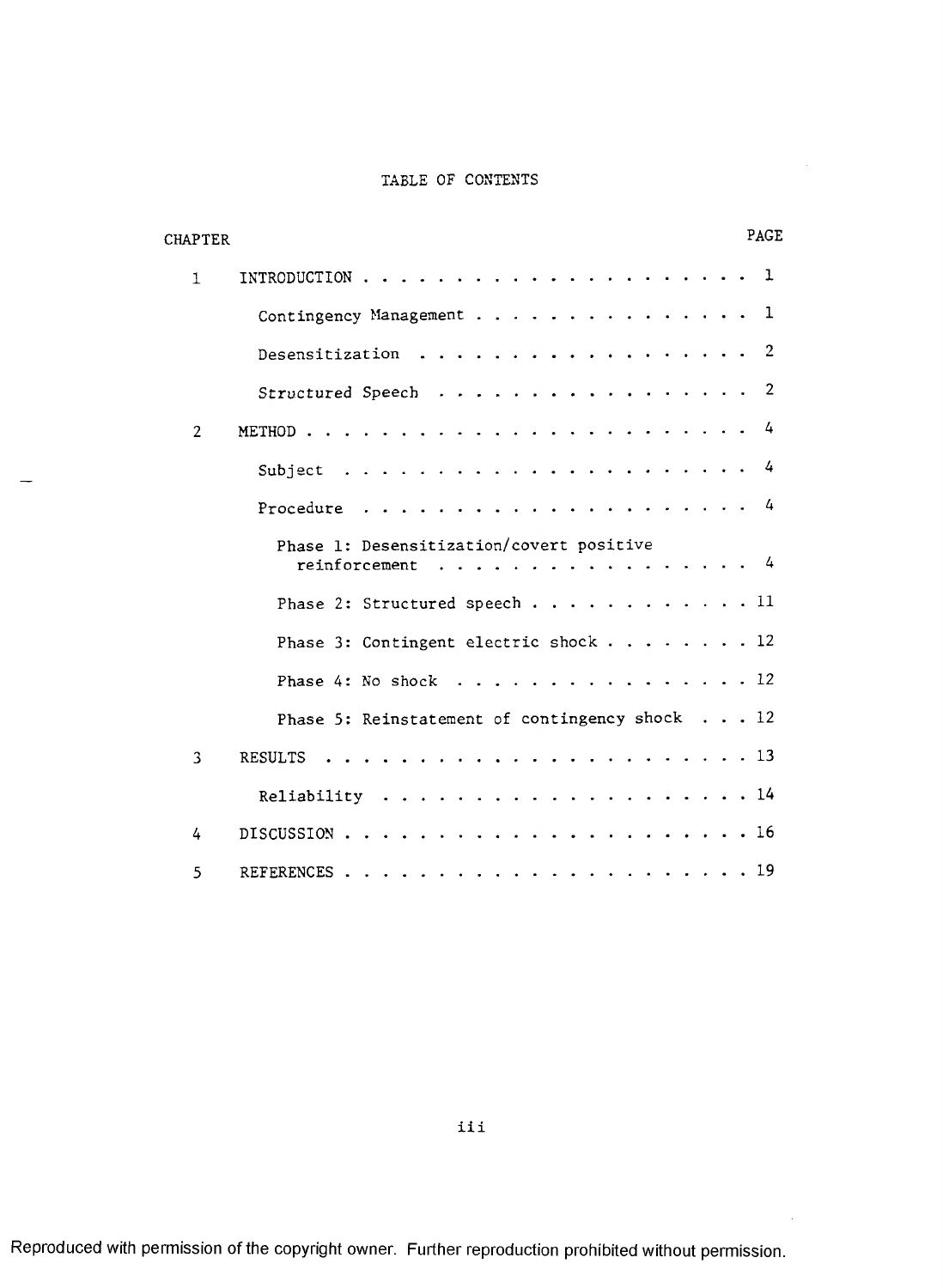#### INTRODUCTION

The last decade has seen a dramatic shift in the treatment of stuttering from a psychotherapeutic to a behavioral orientation. The behavioral methods seem to fall into three categories or treatment modalities; contingency management, desensitization and structured speech.

#### Contingency Management

Flanagan, Goldiamond and Azrin (1958) used reaponse contingent aversive sound to decrease rates of stuttering in the lab. Goldiamond (1965) used delayed auditory feedback contingently as a punisher to decrease stuttering rates and as a negative reinforcer to increase rates. Haroldson, Martin and Starr (1968) and Martin and Haroldson (1971) utilized contingent time out (from speaking) to decrease rates of disfluency. Harris, Martin and Haroldson (1971) similarly used contingent time out to punish antecedent or expectancy responses emitted by stutterers. Martin and Siegel (1966a) and Watts (1973) decreased rates of stuttering by administering contingent electric shock in a laboratory setting. Curlee and Perkins (1968) and Berecz (1973) consequated expectancy to stutter responses with electric shock and subsequently decreased the rates of both expectancy and disfluency responses in stutterers. Berecz' procedure was of interest in that his subjects imagined their speaking situations and stuttering expectancies. Quist and Martin (1967) were able to decrease rates of stuttering by administering contingent verbal punishment. Martin and Siegel (1966b) reported good

**1**

 $\mathbf{r}$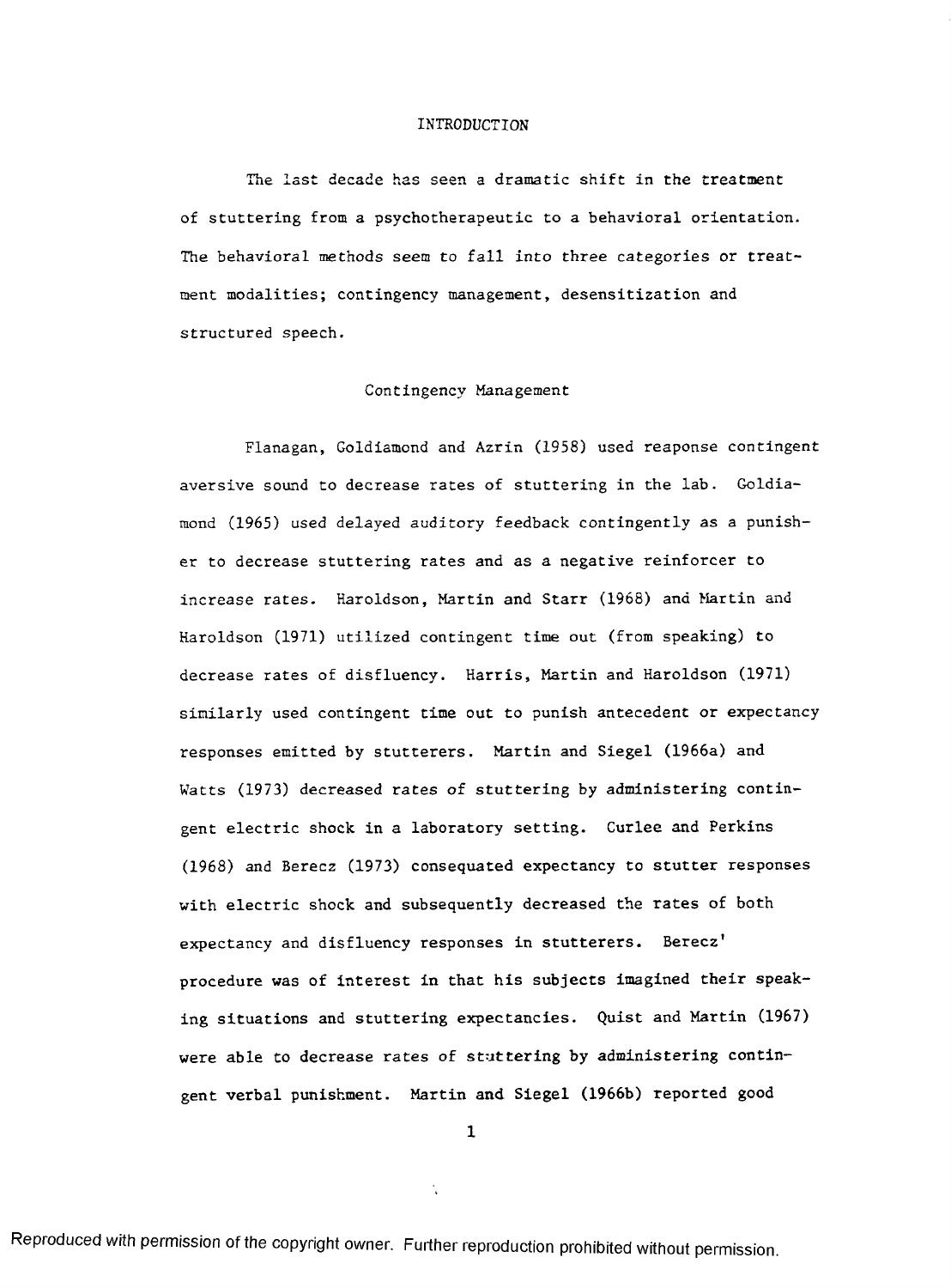effects from a procedure combining verbal punishment of stuttering with verbal reinforcement of fluent intervals. Shaw and Shrum (1972) provided a selection of positive reinforcers to stuttering children for intervals of fluency. Ingham and Andrews (1973) were also able to increase fluency using positive reinforcement, response cost and a token economy.

#### Desensitization

Desensitization treatments, operating on a two factor learning theory of stuttering (Brutten and Shoemaker, 1967), are frequent in the literature. This theory holds that stuttering represents classically conditioned fear responses to stimuli which were once paired contiguously with punishing events. Secondary stuttering behaviors are adventitiously conditioned through contiguous association with the negative reinforcement of anxiety reduction which follows the termination of a stuttering response.

Using client constructed anxiety hierarchies and desensitization techniques Wolpe (1969), Gray and England (1972) and Tyre, Maisto and Companik (1973) have succeeded in reducing rates of stuttering.

#### Structured Speech

A third current treatment method deals with the structure of speech. Curlee ana Perkins (1969) developed a rate control therapy involving the fading of delayed auditory feedback. Brady (1968,

Reproduced with permission of the copyright owner. Further reproduction prohibited without permission.

 $\overline{2}$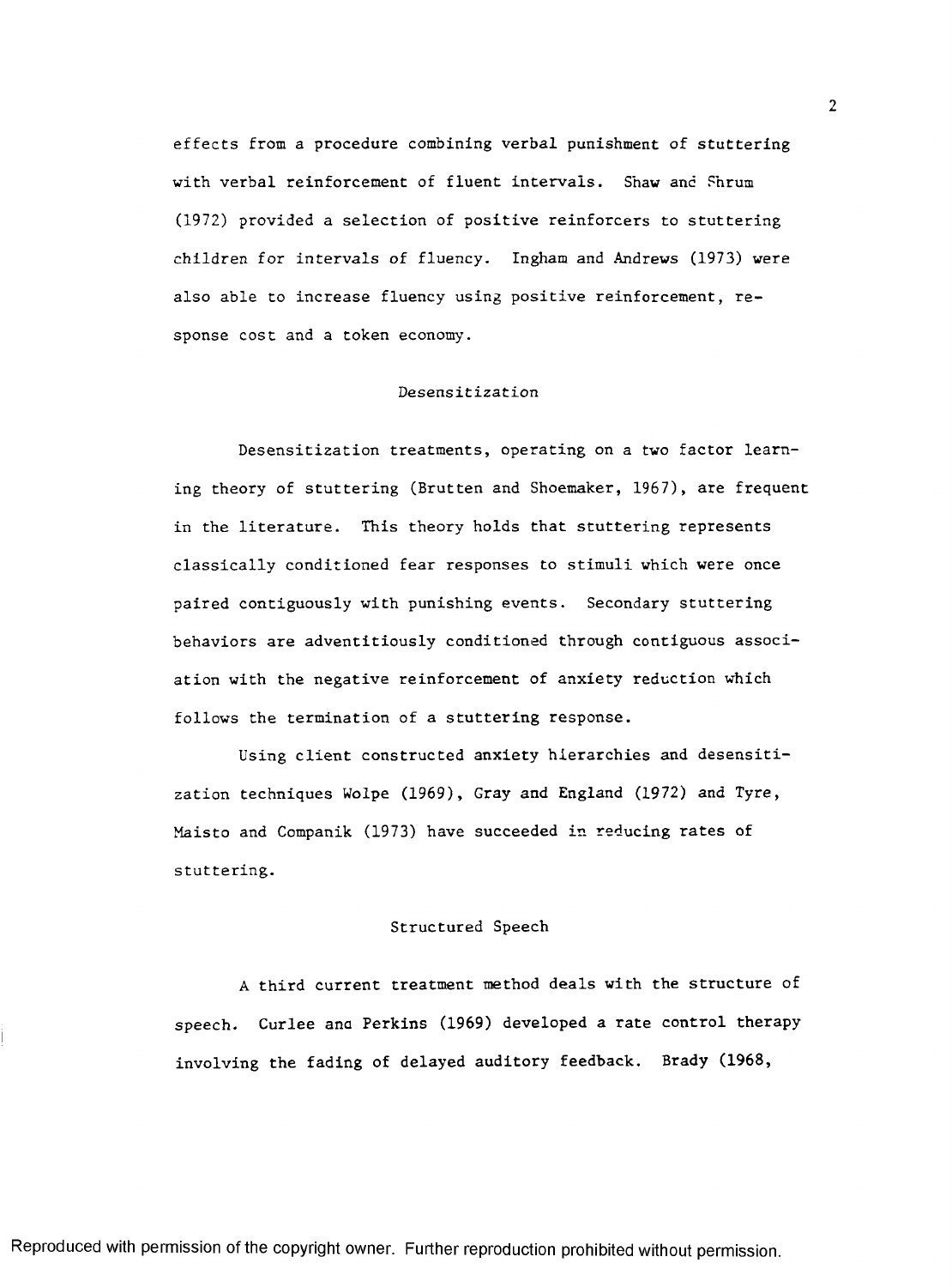1969) Beech and Fransella (1969) and Ingham, Andrews and Winkler (19 72) used a metronome to pace speech production and increase fluency. Wendahl and Cole (1961), Love and Jeffress (1971) and Perkins (1973) have demonstrated that control of the breathstream, keeping the glottis open, and maintaining an even exhalation from the onset to the termination of a phrase can reduce the frequency of stuttering.

All of the above techniques have specific advocates and have been effective in reducing stuttering and increasing speech fluency. Many researchers and clinicians combine aspects of each into their therapy (Perkins 1973, II) (Berecz 1973). The literature shows a paucity, however, of intra-subject comparisons of these methods. Such a comparison is one goal of the present study.

All of these methods have in common the problem of generalization and maintenance of effects. Evidence exists that as much as 50% of treated cases relapse within six months (Perkins 1973, II). The second goal of this study is to demonstrate a method of generalization and auto-maintenance of treatment effects.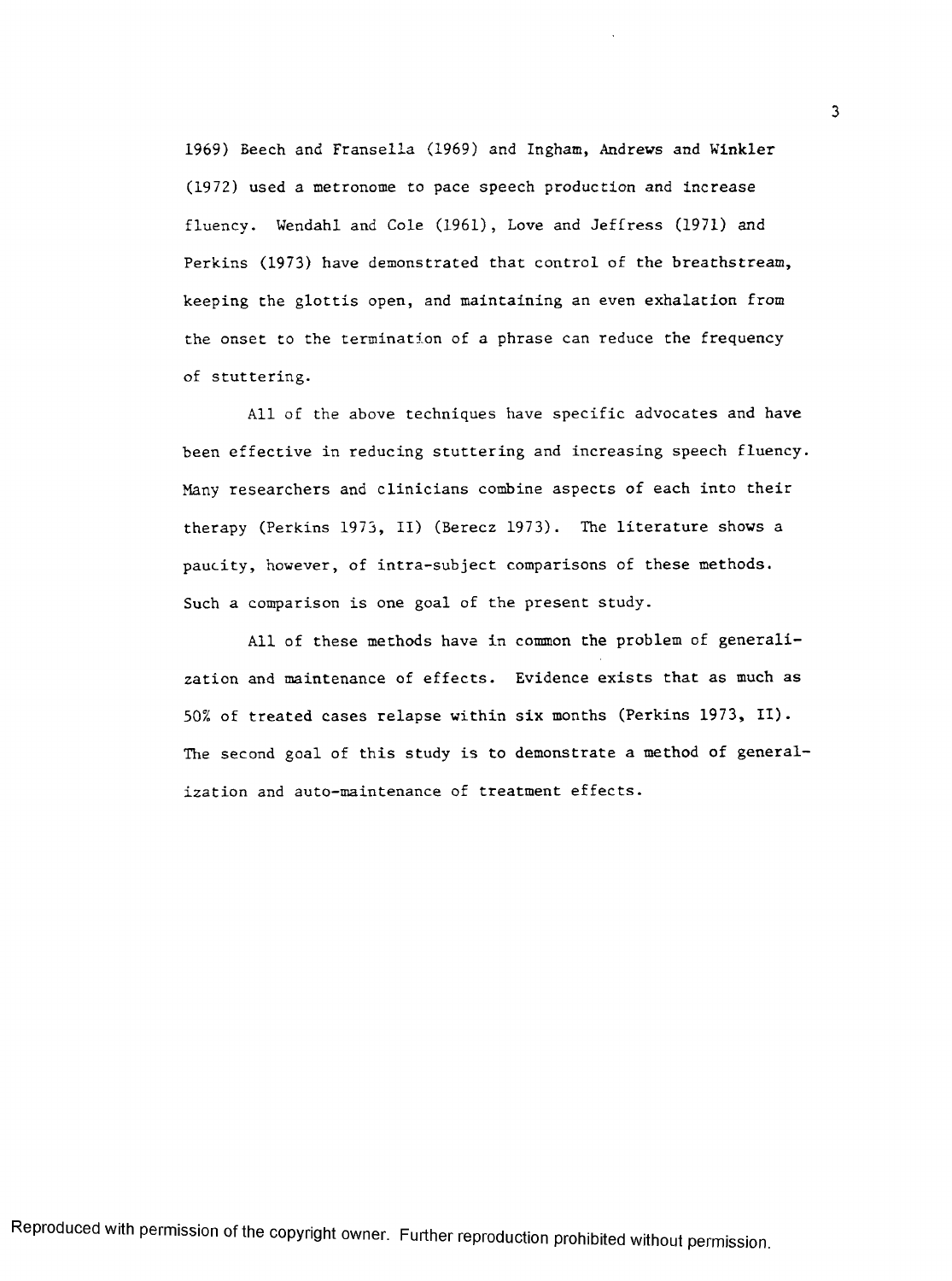#### METHOD

#### Subject

The subject was a 24 year old male who reported that he had stuttered since he was five years old. He was employed as a psychometrist and held a Master's degree in the fields of counseling and psychology. Through previous endeavors he had been able to eliminate secondary stuttering behaviors such as muscle twitching, fast tapping of the feet and head movements, but had been unable to satisfactorily decrease the frequency of his stuttering. He was a friend and co-worker of the author.

### Procedure

The subject collected baseline data on himself for a period of two weeks, using a Born wrist counter. A stuttering response was defined as one or more repetitions of any part of a word, preceding any word with a block sound such as uh-em or ah-em, or placing an inappropriate interval of three or more seconds between connected words.

# Phase 1: Desensitization/covert positive reinforcement

The subject constructed an initial list of fifteen anxietyprovoking speech situations which commonly caused him to stutter (Figure 1). He arranged these in a hierarchical order of anxiety. Next, he compiled a list of personal reinforcers (Figure 2).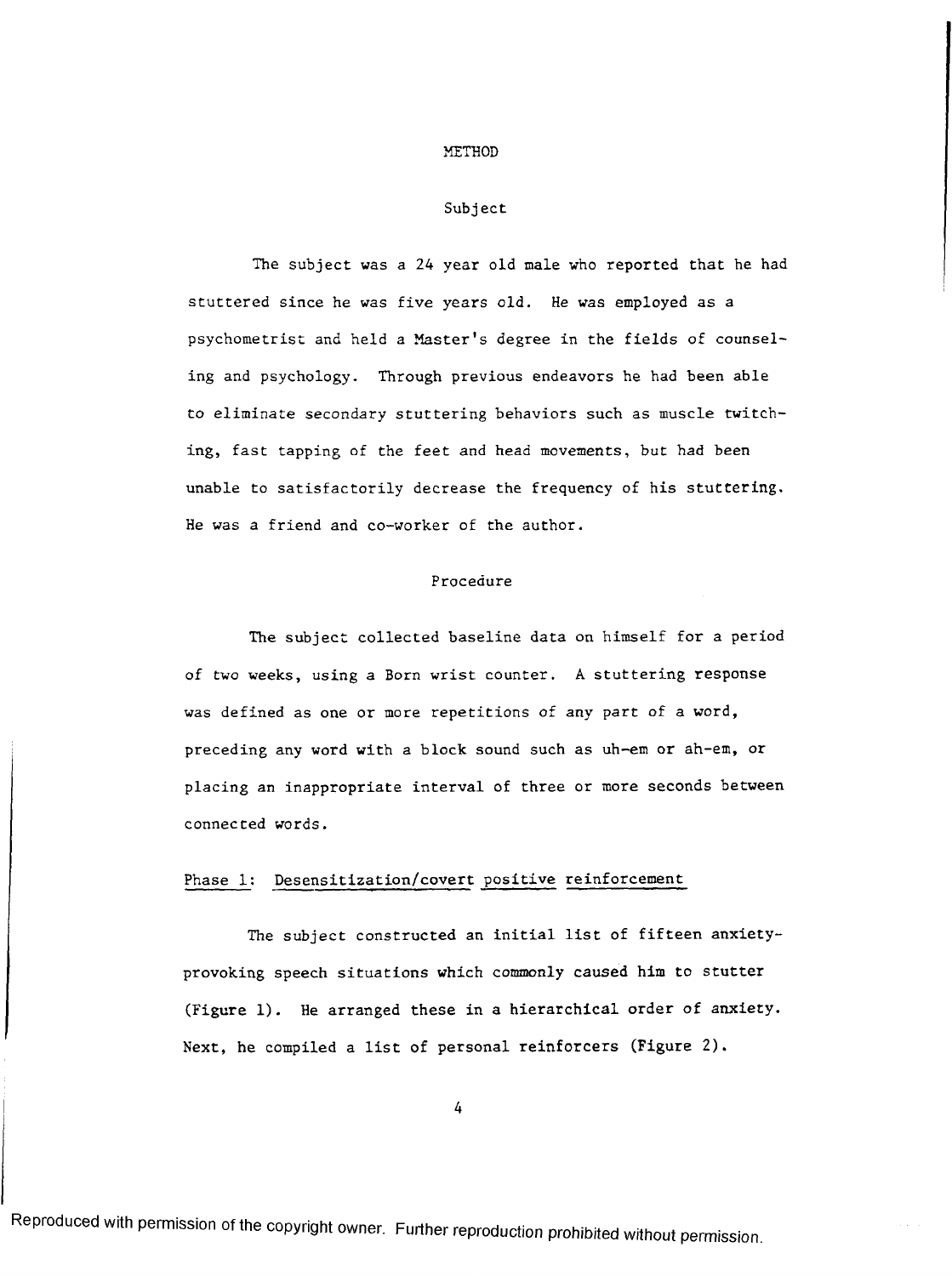Figure 1. Subject constructed anxiety hierarchy for speaking situations. Item #26 is most anxiety provoking situation.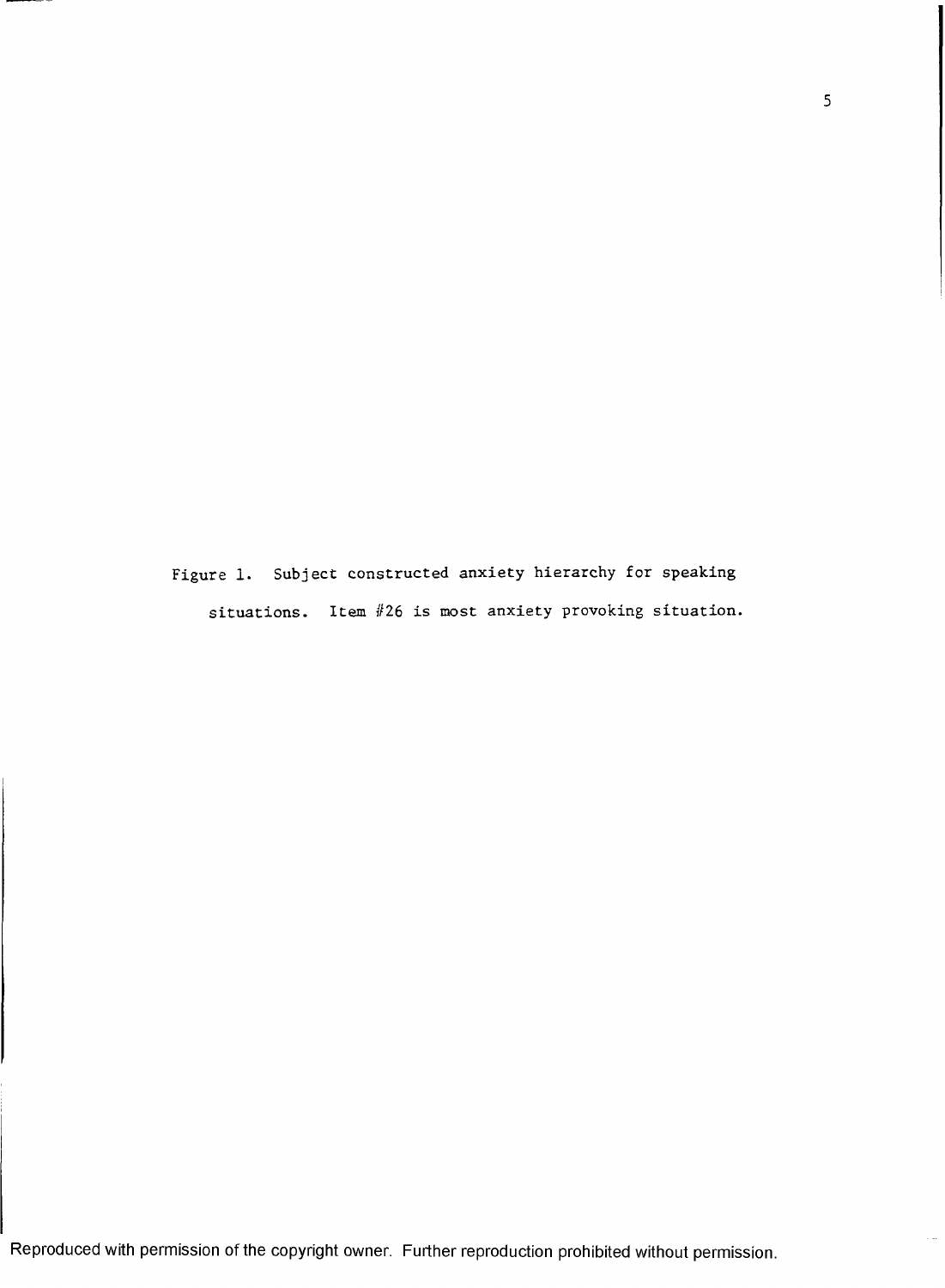#### ANXIETY HIERARCHY

- **1**. Speaking to one friend
- 2. Speaking to group of friends
- 3. Introducing myself to one stranger
- 4. Introducing myself to three or more strangers
- 5. Asking directions from strange gas station attendant
- 6. Giving directions to one stranger
- 7. Introducing myself to new class
- 8. Speaking in class discussion
- 9. Giving report in class
- 10. Describing my job to stranger
- 11. Talking on telephone with a friend
- 12. Asking operator for assistance
- 13. Arguing with friend
- 14. Arguing with stranger
- 15. Arguing with someone in a class
- 16. Talking to people from other professional disciplines— socially
- 17. Applying for a job
- 18. Getting information about client from other staff
	- 19. Describing program I wrote to other staff
	- 20. Talking to professor— alone
	- 21. Asking for recommendation
	- 22. Introducing self at inter-disciplinary staffing
	- 23. Giving psychological report at inter-disciplinary staffing
	- 24. Having report questioned at inter-disciplinary staffing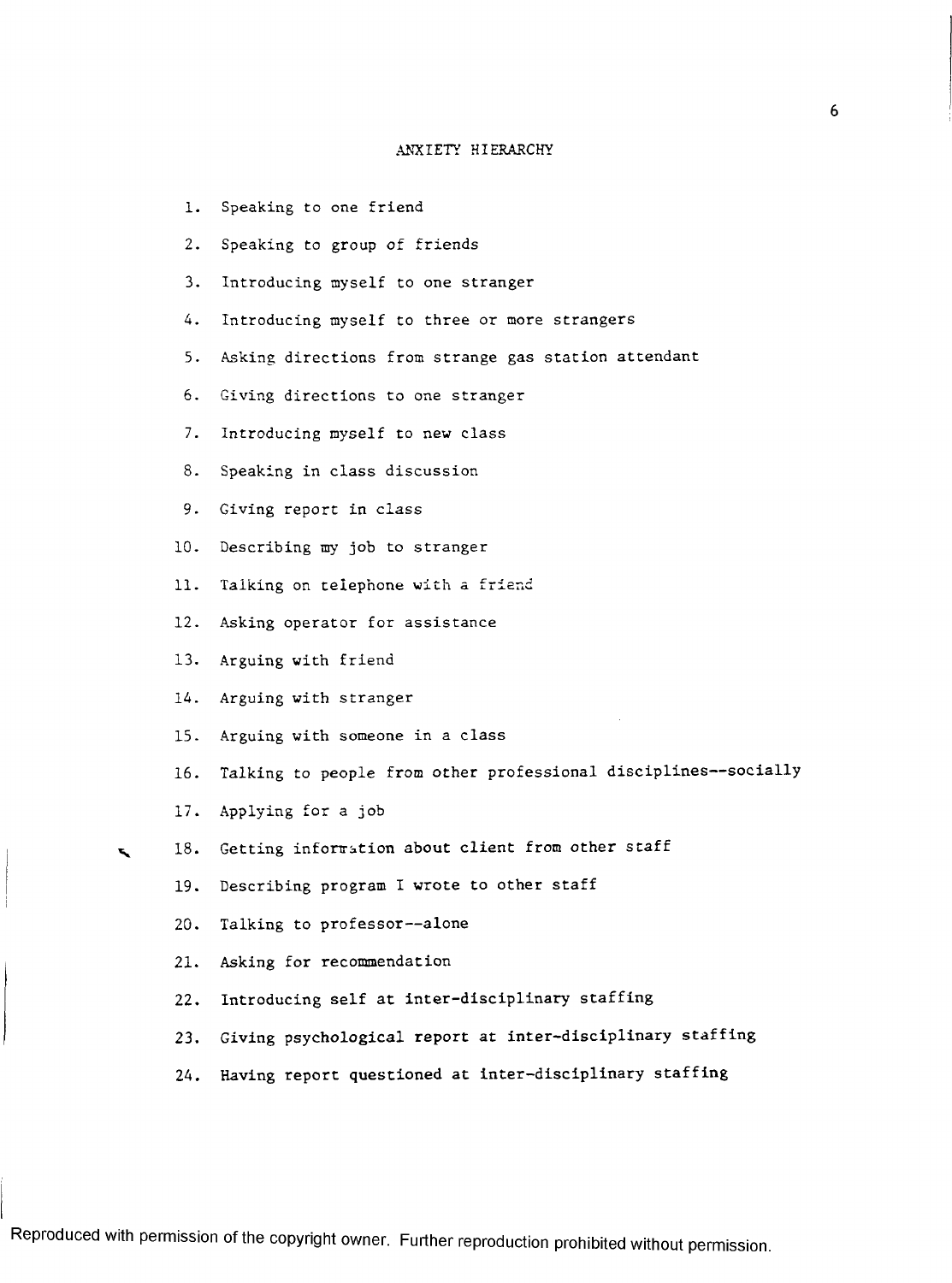- 25. Conducting hiring interviews with prospective employees
- 26. Speaking at conferences or professional meetings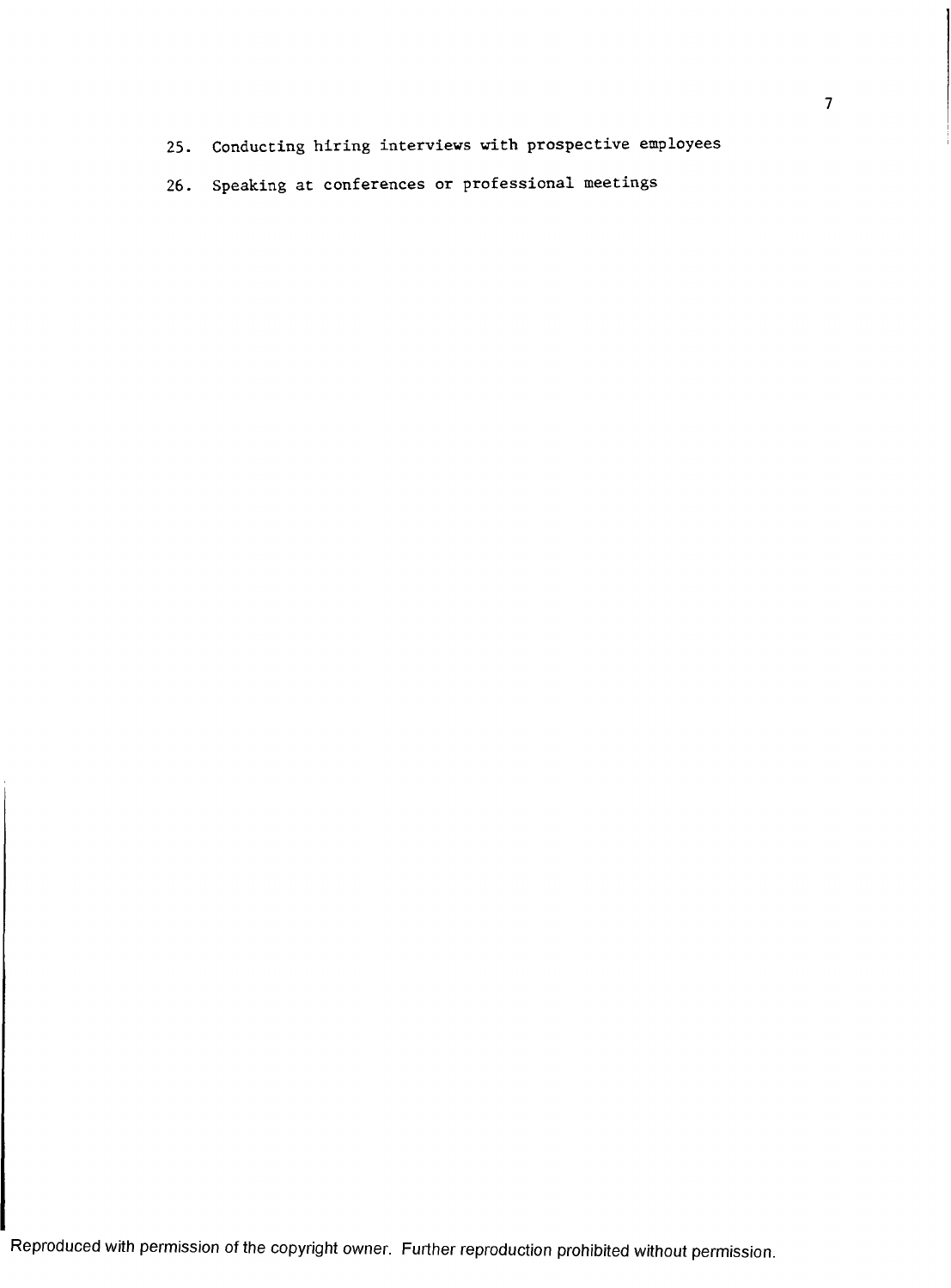Figure 2. Subject constructed list of reinforcing visualizations.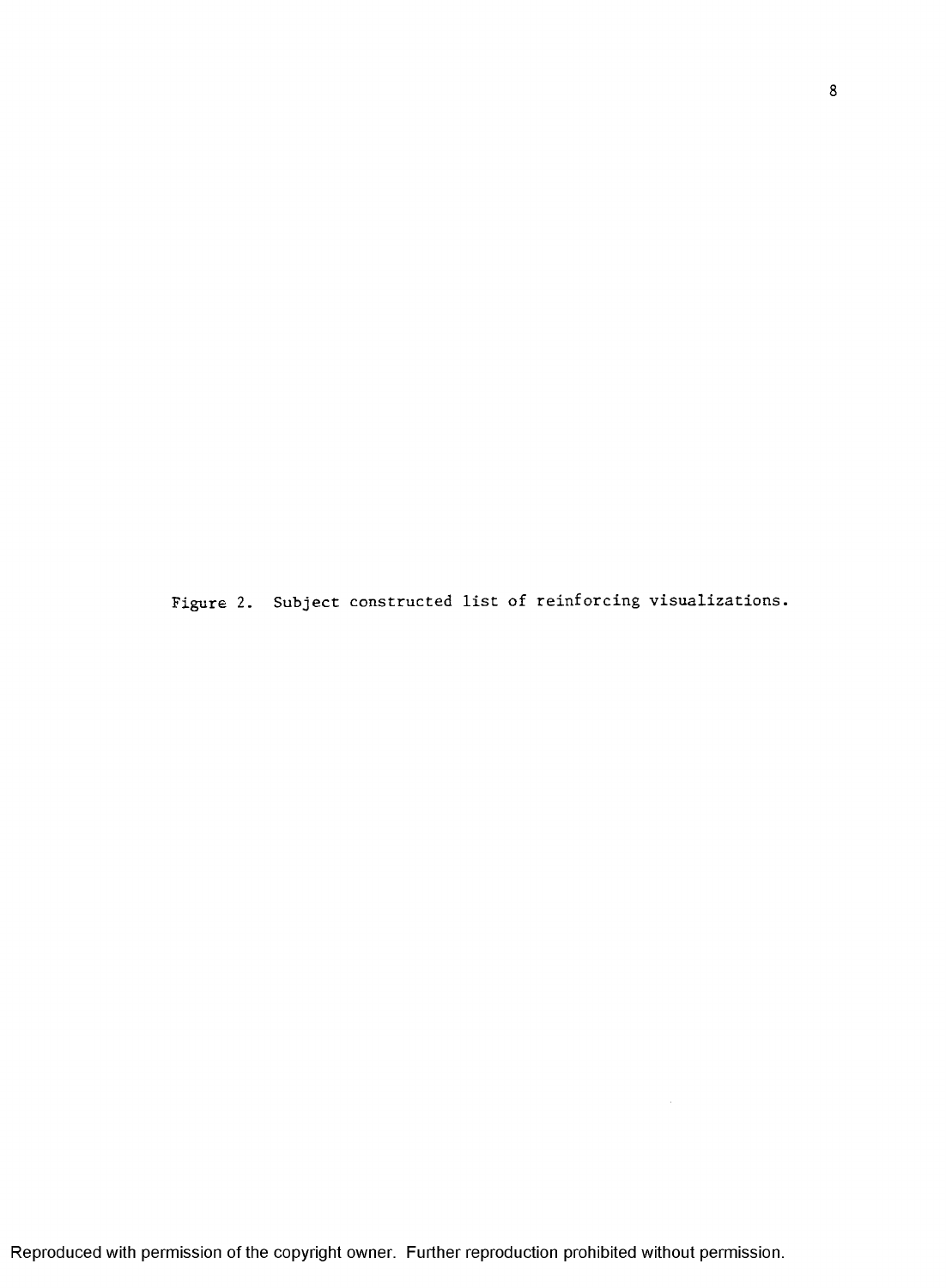#### PERSONAL REINFORCER LIST

- 1. Eating big plate of fresh, steamed vegetables
- 2. Riding my bike through the country on the morning of a beauti ful day.
- 3. Swimming nude in a clear lake with a beautiful girl
- 4. Observing Miss K. undress slowly and sensually
- 5. Watching strange beautiful blonde remove my pants and perform fellatio
- 6. Miss S. comes down stairs and we have intercourse
- 7. Opening mail and seeing a §100,000 check made out to me for winning a contest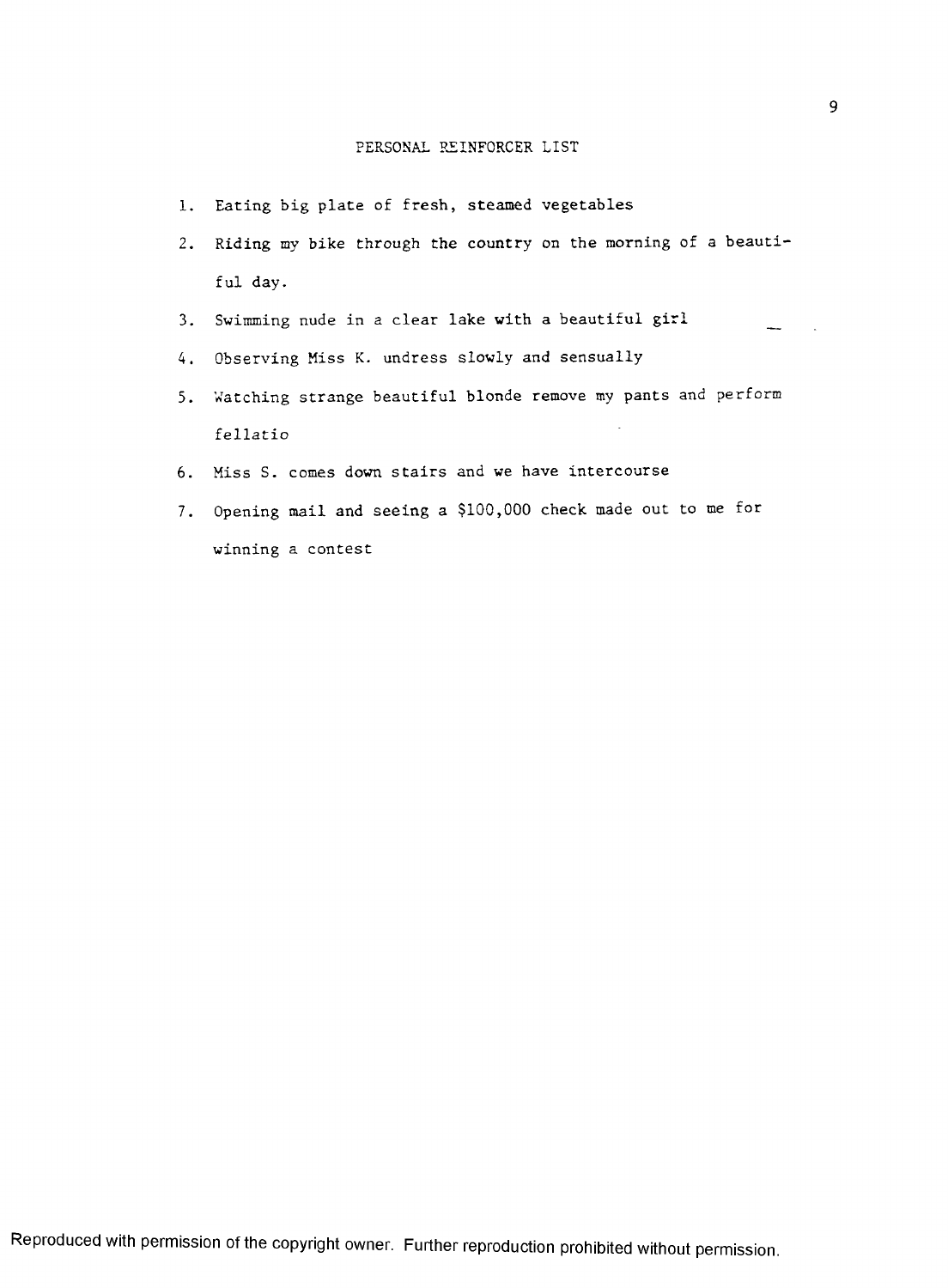He was instructed to include fantasy material in this list and complied in an uninhibited fashion. Ten sessions, each forty minutes long, were held  $\varepsilon t$  noon on weekdays for two consecutive weeks. The subject reclined in a bean bag chair located in a small. quiet office. Since he had formerly had training in relaxation and meditation he did not require progressive muscular relaxation suggestions. He was instructed to clearly visualize himself speaking fluently in hierarchy scenes described by the experimenter. If at any time the subject felt a block approaching (high anxiety level) or actually imagined a stutter he was to raise his right index finger. At this signal the experimenter would halt his description of the scene and describe a non-threatening neutral scene which the subject would visualize until all anxiety had subsided. Scenes typically took  $10 - 15$  seconds for the experimenter to describe. The length of the subject's visualization was measured from termination of the experimenter-described scene to the initiation of subsequent experimenter scene descriptions. Raising the left index finger was agreed upon as a 'yes' response to questions from the experimenter such as "Are you awake?" or "Do you want to go on?". If the subject successfully visualized a speaking situation without stuttering the experimenter provided covert reinforcement by describing a scene from the personal reinforcer list and encouraging him to imagine it clearly. Covert reinforcement scenes lasted approximately 25 seconds following the experimenter's description of the scene. Criterion for successful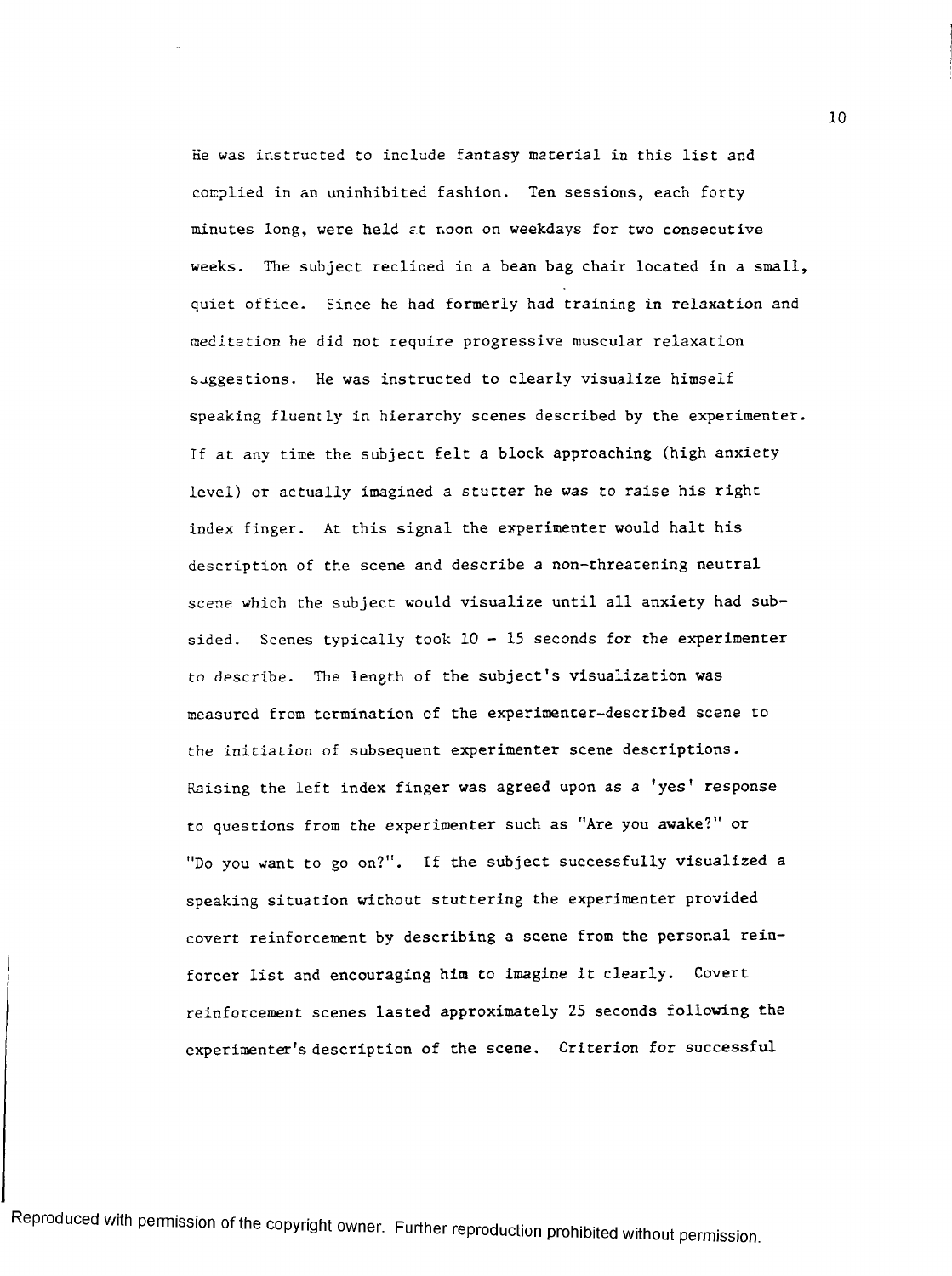visualization of a suggested hierarchy speaking situation was gradually increased from 10 to 30 seconds. Two consecutive successful trials were required before moving on to a more anxietyprovoking visualization. Failure on any trail resulted in backing up to the previous visualization after visualizing the suggested neutral scene. *On two occasions* an item in the hierarchy had to be broken into two or more successive steps to provide a smooth inter-item transition. When the subject had progressed through the entire initial hierarchy new situations were added. A total of 26 items were used.

#### Phase 2: Structured speech

The subject was asked to read material by Young (1962) explaining physical mechanisms of speech in relation to stuttering and to practice a group of remedial techniques. The techniques included: 1) proper management of the breathstream such that every phrase was initiated and terminated during one exhalation, 2) monitoring of muscles, keeping the neck straight, the head slightly lowered and the jaw dropped open during speech, 3) initiating speech with a 'soft attack', keeping the tongue off of the alveolar ridge and using an easy exhalation to keep the glottis open, and 4) slowing down the rate of speech, using a lower tone and smoother prosody.

Again, ten sessions, each 40 minutes long, were held at noon on weekdays for two consecutive weeks. During these sessions the subject was encouraged to speak conversationally while the experi-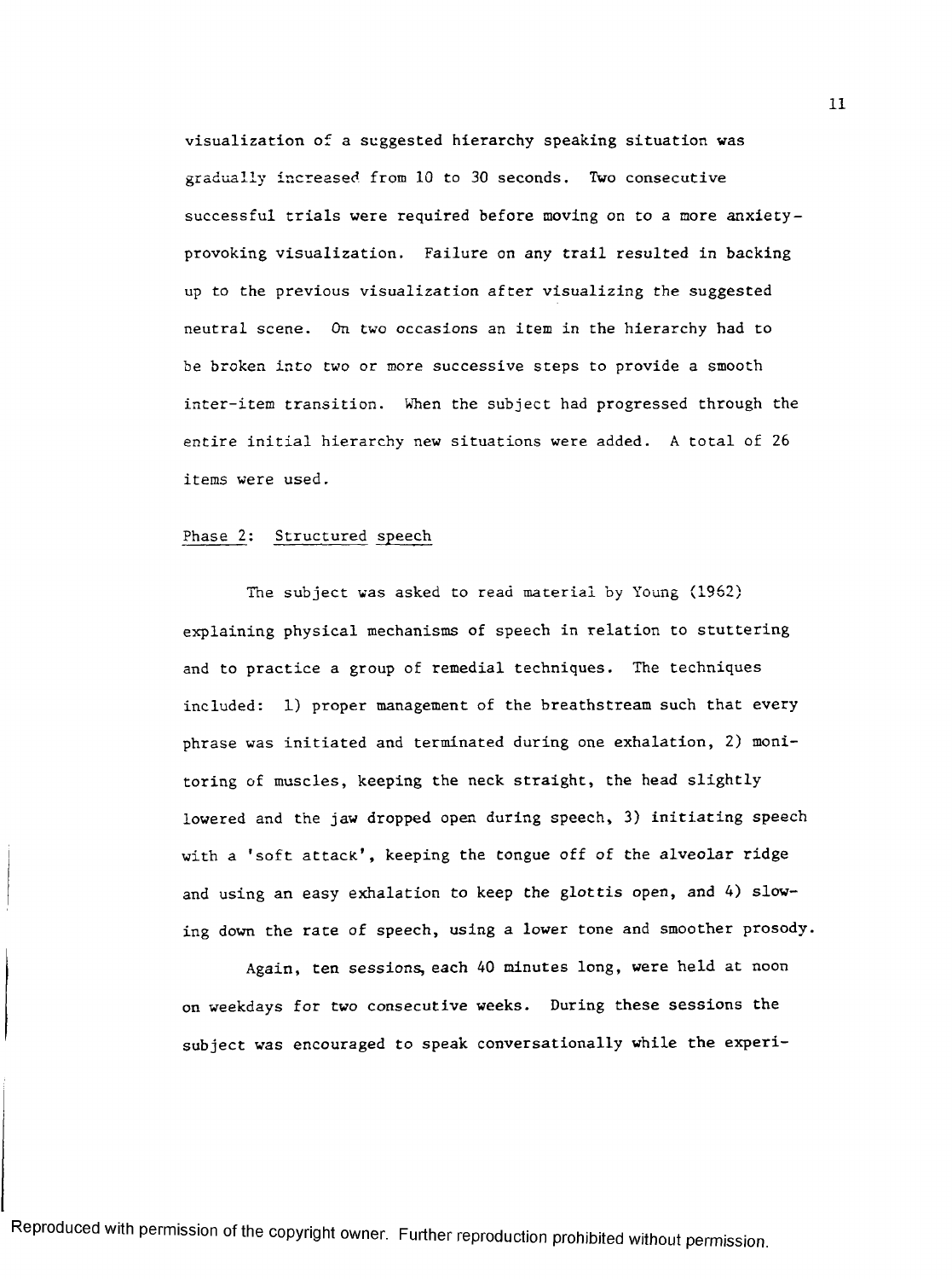menter provided him with feedback concerning the utilization of the techniques of structured speech.

#### Phase 3: Contingent electric shock

The subject was provided with a custom made portable shock generator which attached to the wrist. Two electrodes, .80 inches apart, delivered a painful shock when a trigger button on the unit was depressed. A nine volt battery fed into a DC-AC inverter/oscillator system which produced a 60 cycle AC signal. Two transformers stepped up this signal to an adjustable output ranging from 220 - 300 volts, which delivered a current ranging from 8-12 milliamps. Duration of the output was held constant at .75 seconds, regardless of trigger depression time. The subject was instructed to selfadminister shock immediately contingent upon stuttering. The importance of speed and consistency was emphasized. He voluntarily decided to use the unit at maximum output and wore it every day for two weeks.

#### Phase 4: No shock

In this phase the shock unit was not worn by the subject for a period of one week.

#### Phase 5: Reinstatement of contingent shock

The subject again wore the unit daily and self-administered contingent shock for a period of two weeks.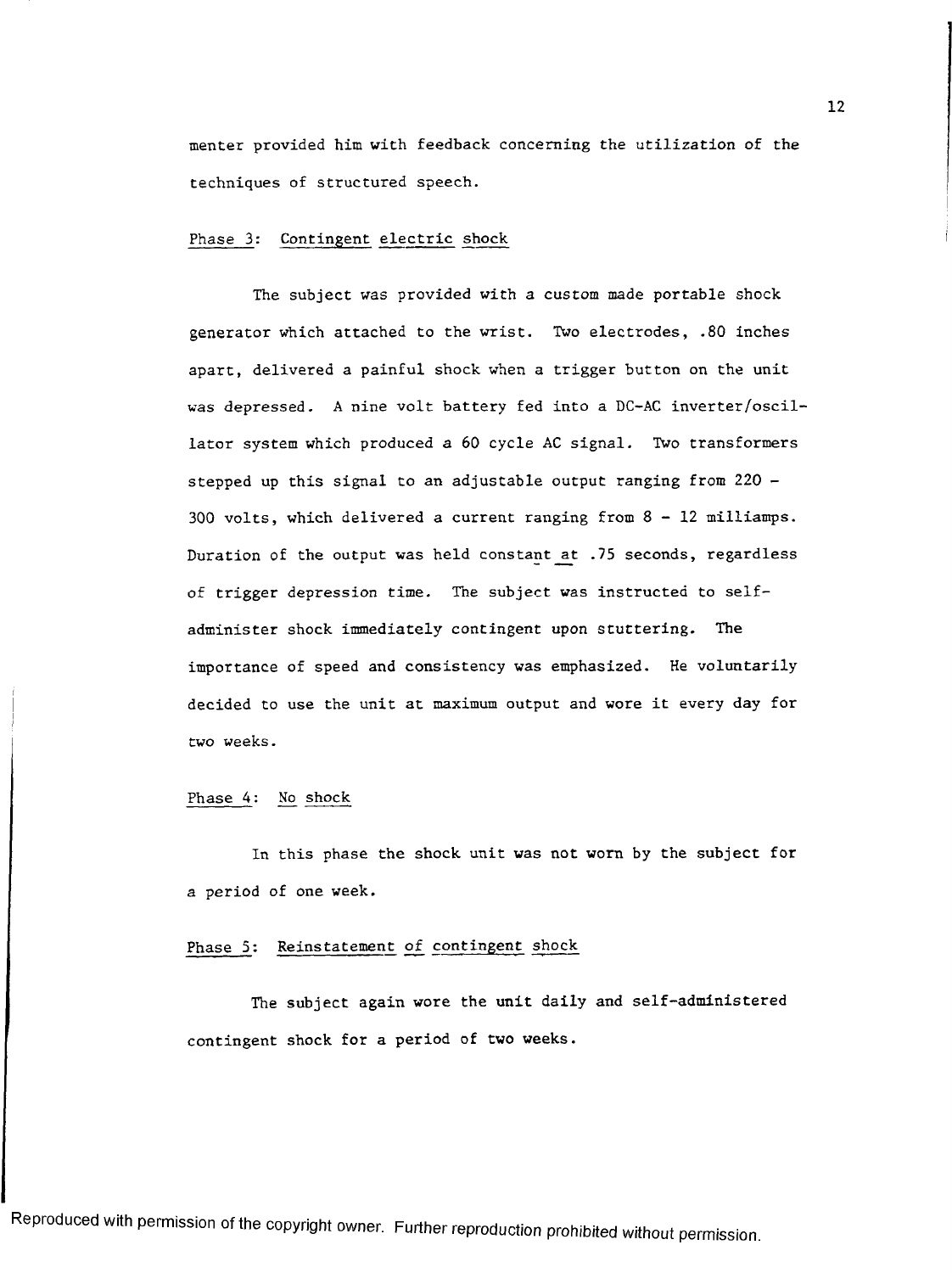#### RESULTS

Daily rates of stuttering for baseline condition and phases 1-5 are depicted in Figure 3. Baseline observations over a two week period yielded a mean rate of 215 stuttering responses per day, ranging from 190 to 266.

Data from the two week desensitization/covert reinforcement phase showed a mean rate of 77.7 responses per day with a range of 36 to 180. Data from only the last week of this phase showed a mean stuttering rate of 44.8 responses per day, with a much more stable range of 36 to 51 responses per day. Both the two week and last week only data are significant at the .001 level (time series analysis).

In the two week structured speech phase a mean rate of 45.5 stutters per day was obtained, ranging from 32 to 61. Data from the last week only of this phase showed a mean rate of 45.0 responses per day. Both of these figures differ from the baseline mean at the .001 level of significance.

The two week shock phase produced a mean rate of 7.6 stuttering responses per day, ranging from 4 to 16. Data from the second week only of this phase yielded a mean rate of 6.0 responses per day. Both of these means differed from the baseline mean at the .001 level of significance.

During the one week no shock condition a mean rate of 48.1 responses per day, ranging from 38 to 59, was obtained.

13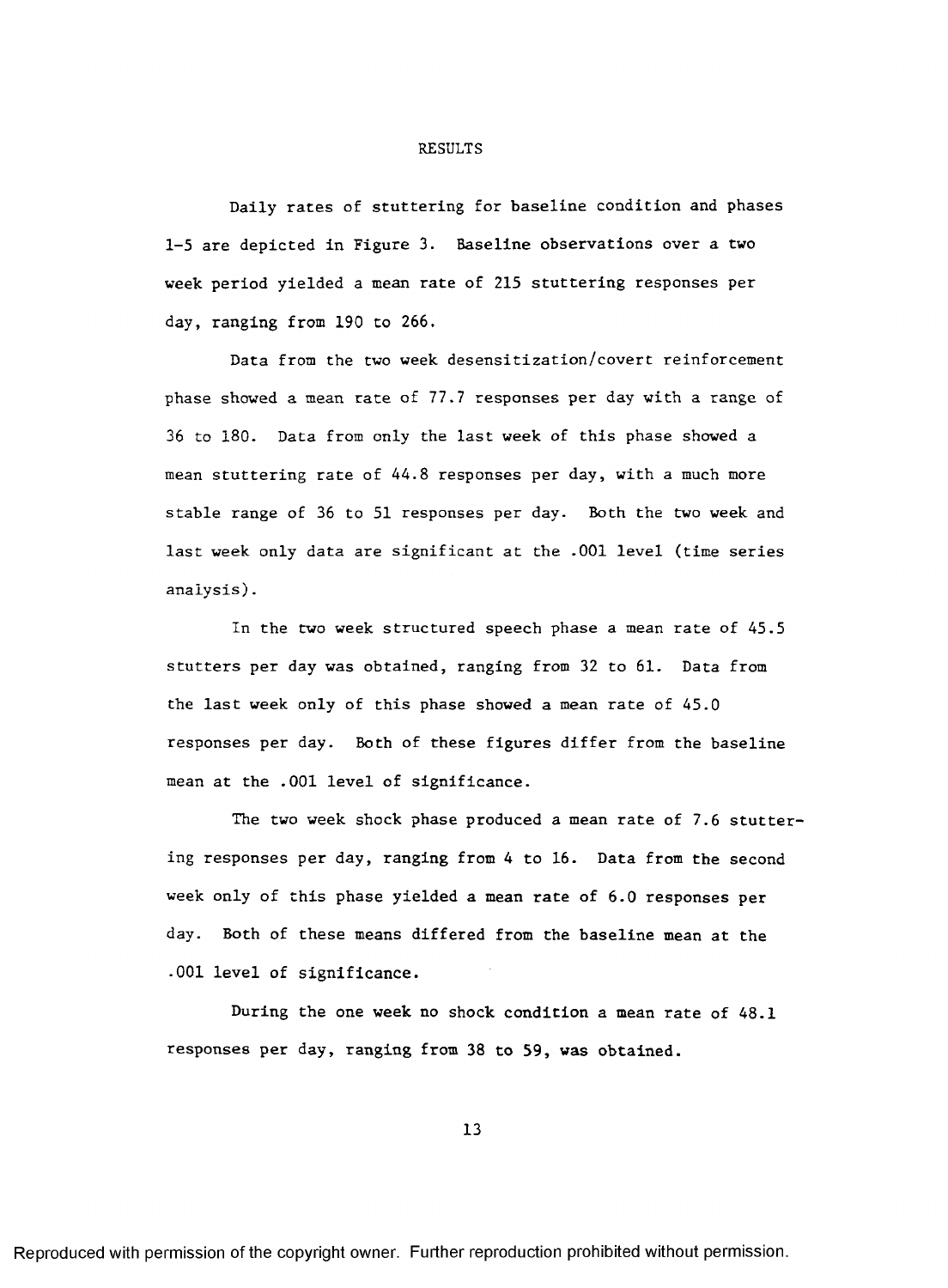**PHASE I PHASE 2 PHASE 3 PHASE 4 PHASE 5** BASELINE **DESENSITIZATION STRUCTURED** SHOCK NO REINSTATED SHOCK **DESENSITIZATION STRUCTURED BASELINE DESENSITIZATION STRUCTURED** SHOCK NO<br>**P**<br>**P**<br>**SHOCK I** *\* **i SPEECH** RESPONSES **NUMBER OF STUTTERING RESPONSES** 250 **200-1** STUTTERING **5 0 - 100** -  $\frac{1}{\sigma}$ NUMBER **5 0 - 25** 5 **14 26 42 56 63 77 DAYS**

**figure 3**

**不能**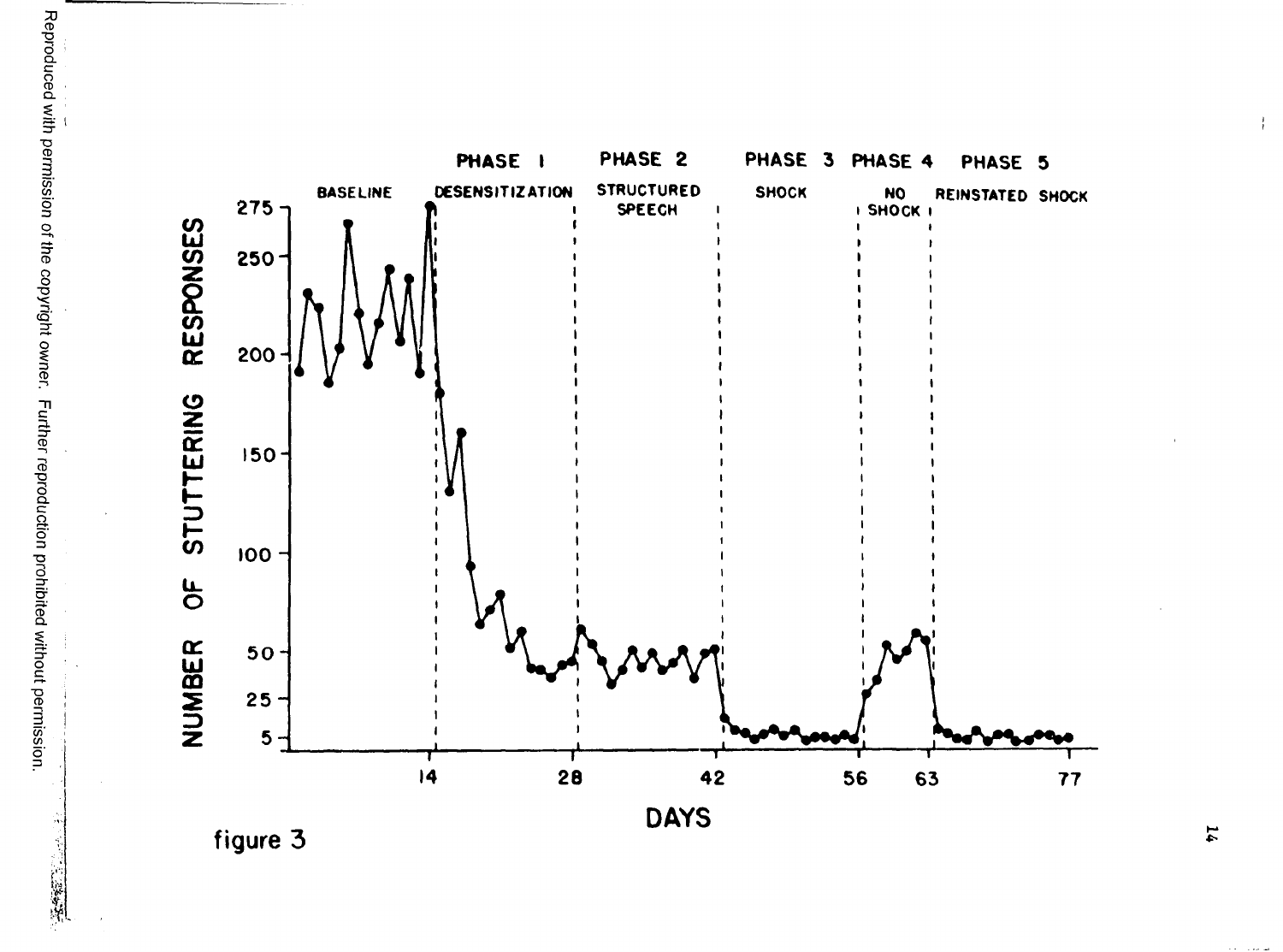The reinstated shock phase showed a two week mean of 6.6 responses per day.

Comparisons of means for the last week only in phase 1 and 2 (densensitization and structured speech) showed no significant differences in effect between treatments. Comparisons of this same last week only data proved phase 3 (contingent shock) to be significantly different in effect from both phase 1 (desensitization) and phase 2 (structured speech) at the .001 level.

#### Reliability

During baseline conditions three separate observers, who were co-workers of the subject, collected inter-observer-reliability data on rate of stuttering and the number of times the subject recorded and consequated his stuttering. On three different dates each observer collected at least 15 minutes of continuous data twice per day yielding a total of 90 minutes per day of reliability data. The results of this data yielded a mean agreement of 97.1 per cent.

No reliability data were collected in phases  $1 - 5$ . Maintenance data recorded by the subject between days 77 and 150 are not represented but remained stable with a mean rate of 6.1 per day. Between days 137 and 151 of phase 5 reliability data were again collected by the three observers who were co-workers of the subject. On days 141, 144, 147 and 150 each observer collected at least 15 minutes of continuous data twice per day. The results of individual observation intervals ranged in mean agreement from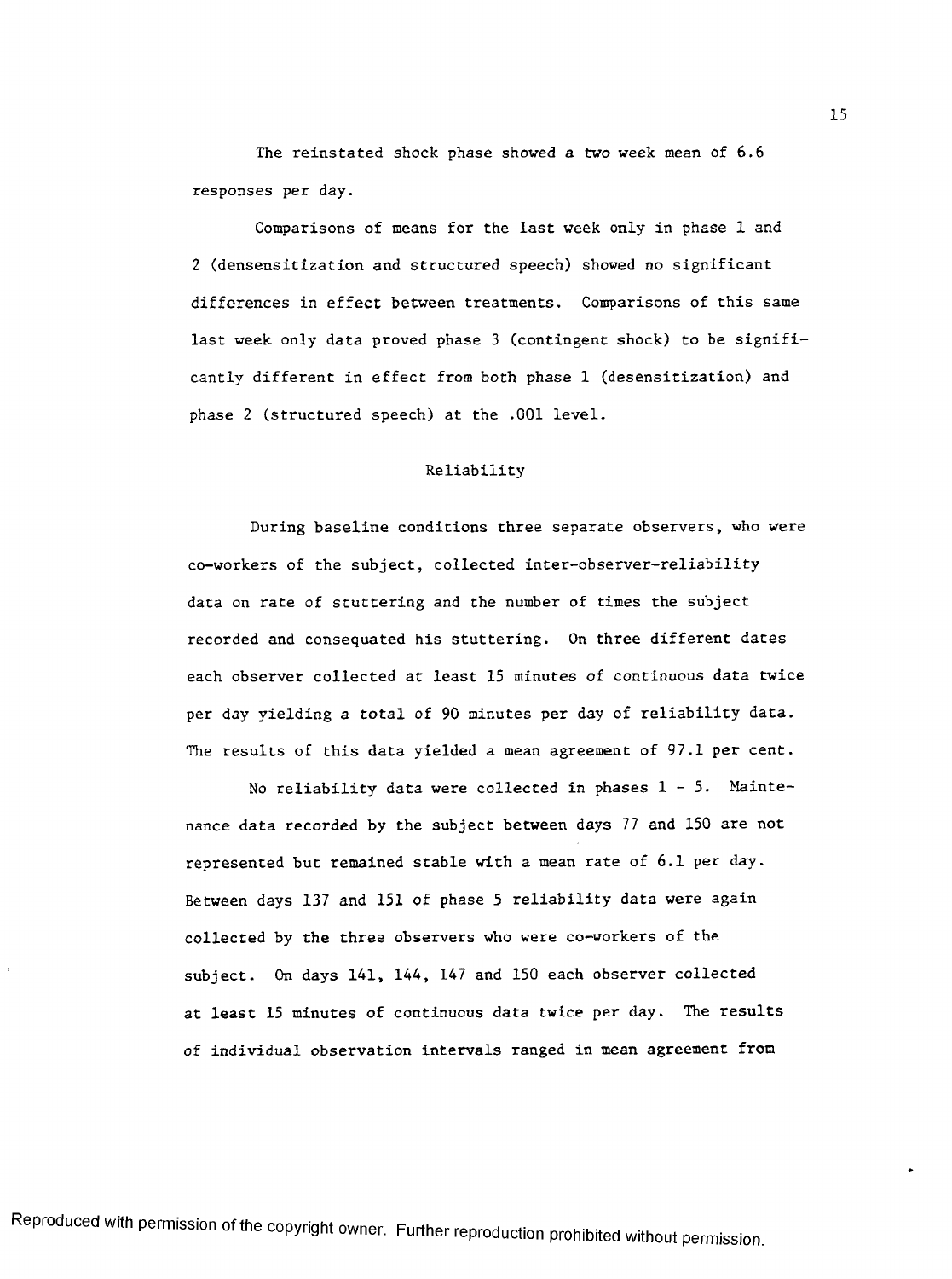41 to 96 per cent. The overall mean agreement for all observation intervals was 68.7 per cent. This discrepancy between the baseline and self-administered shock phases can be explained in terms of the suppressing effects of punishment on response rates and the subsequent development of avoidance behaviors. This effect is congruent with the data of Azrin and Holz (1966) and Sidman (1966). In this case not only was the rate of stuttering decreased by shock but also the rates of counting and consequating stuttering responses. However, the actual observed rates of stuttering on days 141, 144, 147, and 150 were all significantly different from baseline conditions.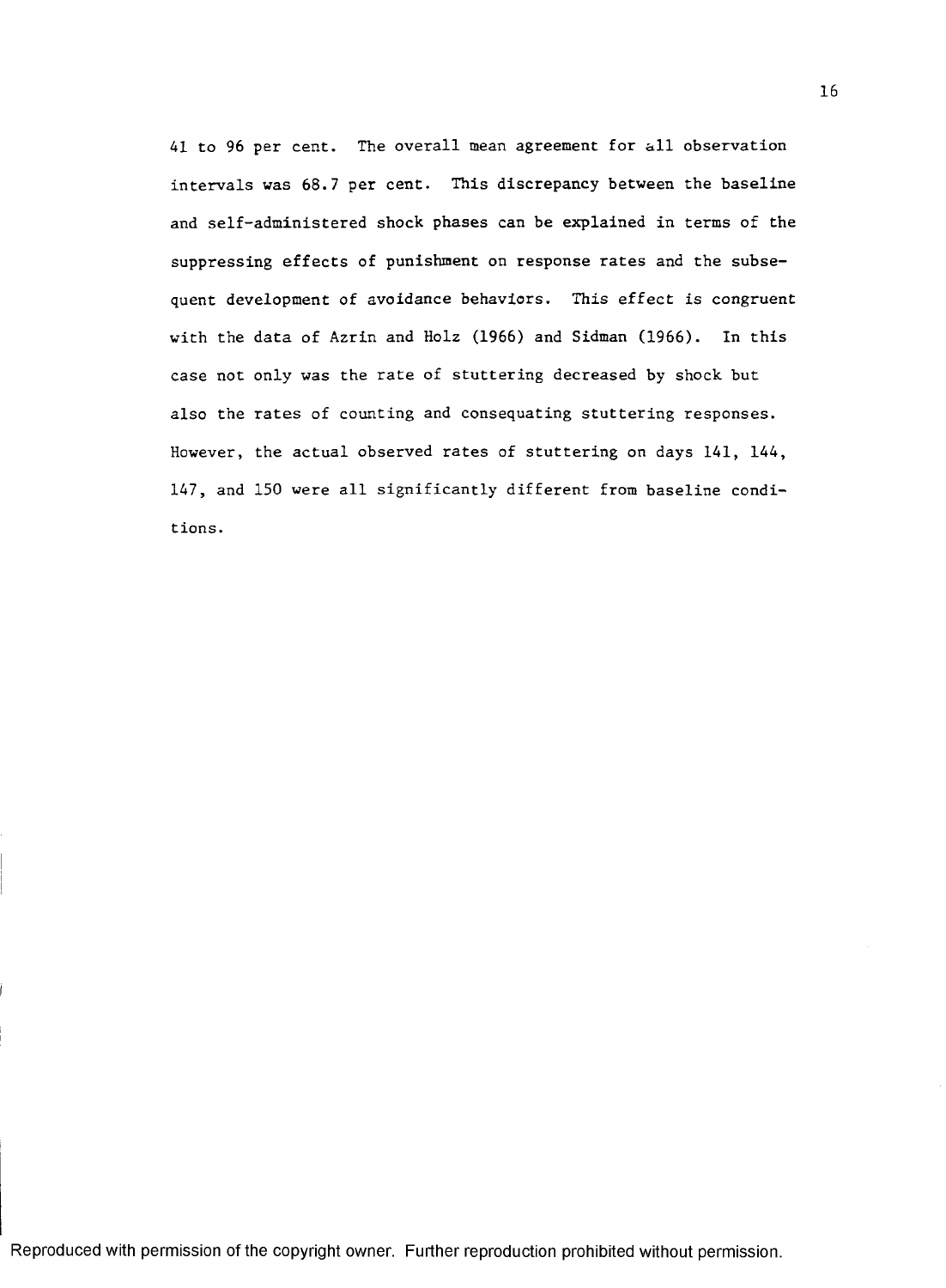#### DISCUSSION

Clearly all three treatments utilized in this study were effective in reducing the rate of disfluency. Such results are compatible with previous research. It seems probable that desensitization and structured speech are similar in the level of their individual effects although the sequential design of this experiment does not allow such unequivocal conclusions. The design, however, does indicate that applying desensitization and structured speech in sequence does not produce a significant additive effect on the rate of disfluency. Such data, however, do not necessarily say anything about the effects of a simultaneous combination/integration of these techniques. Subjectively, the subject reported a significant decrease in anxiety related to speaking situations following Phase Two— Desensitization/Covert Reinforcement. On session days 91, 92, and 93 the subject requested and received three of the desensitization sessions described in Phase Two. Although his recorded rate of stuttering did not vary prior to or following these sessions he reported a significant and beneficial reduction in perceived anxiety. The subject also reported subjective benefits from the structured speech phase which are not clearly shown by the data. Specifically he felt that in high stress or 'emergency' speaking situations he could fall back on and utilize structured speech techniques more readily than desensitization or selfadministered shock methods. He hypothesized that the required

17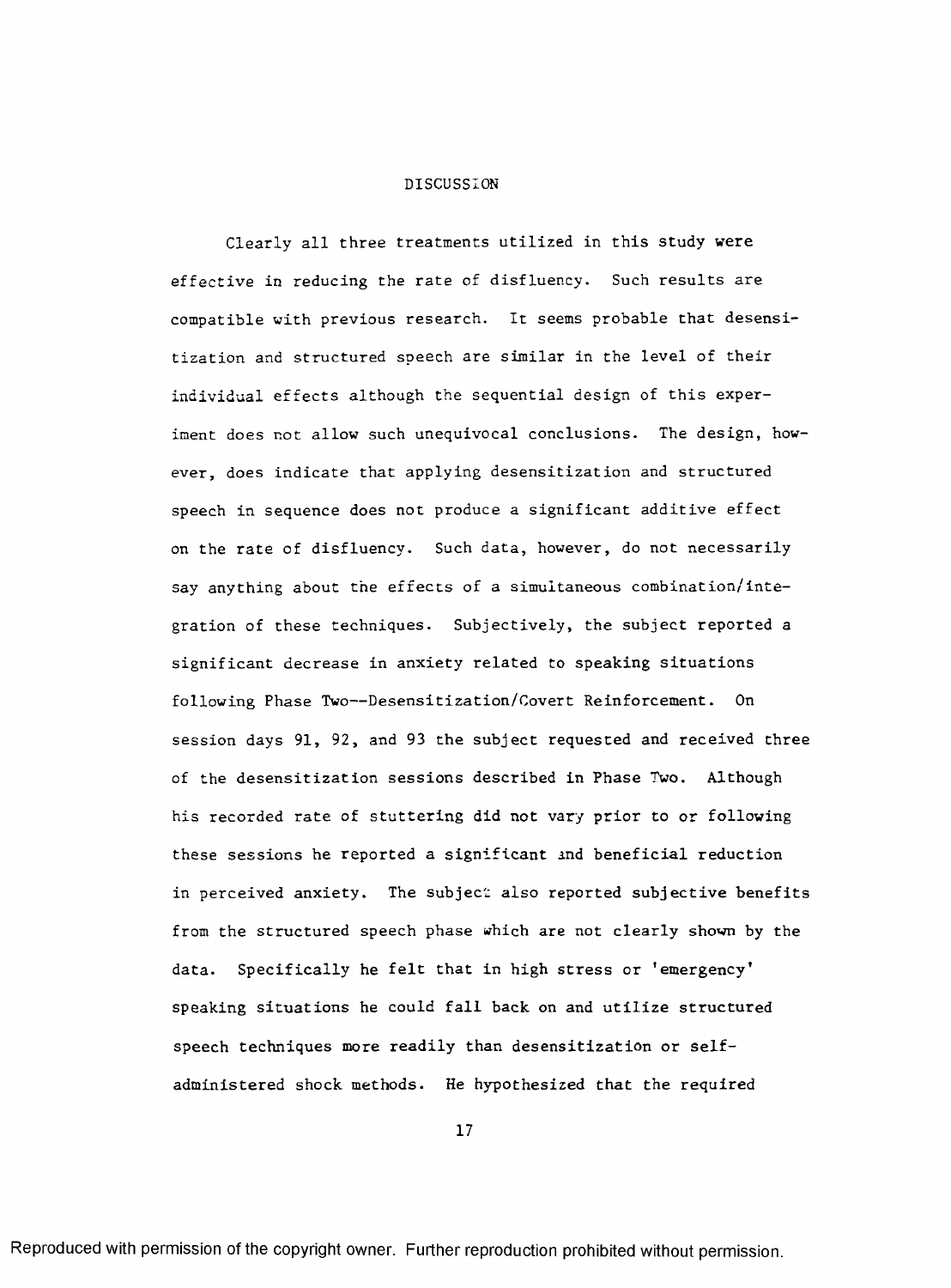focusing of his attention on the rather complex techniques of structured speech acted as a masking device to filter out the perceived environmental discriminative stimuli for stuttering. Such an effect would be theoretically congruent with the studies of Trotter and Lesch (1967), Perkins and Curlee (1969) and Gruber (1971).

The present study does show self-administered response contingent shock to be definitely more effective than desensitization and/or structured speech in reducing disfluency. The one week no shock phase followed by reinstatement of contingency seems to demonstrate the independent efficacy of shock. Without this aspect of design the problem of sequential contamination would pose a greater problem to interpretation. Of course, generalization of any or all data from this experiment must take into consideration its single subject design.

As stated earlier, most stuttering therapies have faced the dual problem of initially generalizing laboratory results to the natural environment and subsequently maintaining effects after discontinuing treatment. Desensitization and structured speech methods fail to answer both problems. Self-administered shock, on the other hand, effectively deals with both. Using this method all treatment occurs in the natural environment thus circumventing generalization problems. The subject who owns the apparatus can effectively self-maintain by wearing the unit every day or on selective occasions following undesired rate increases.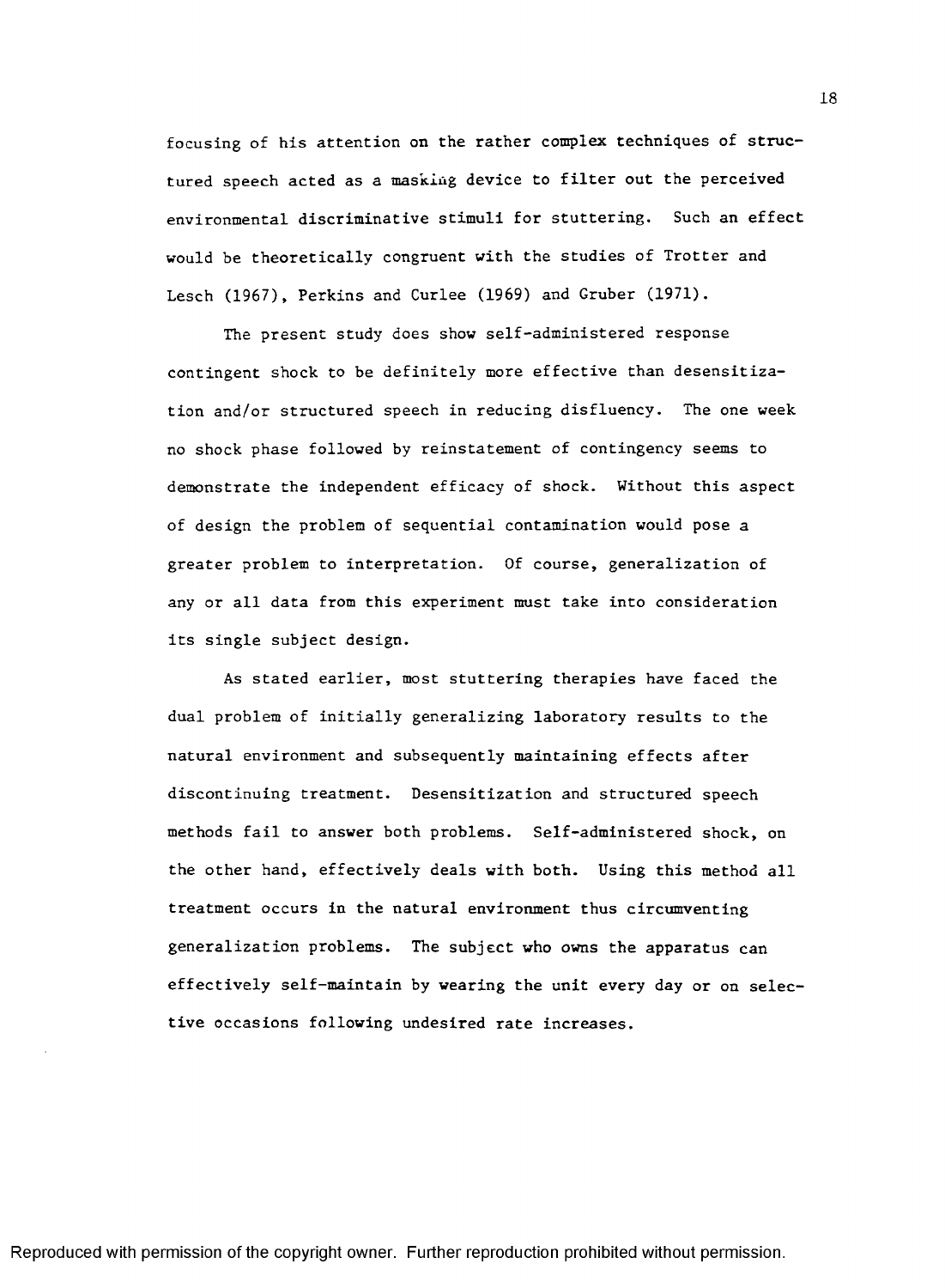It seems probable that not all stutterers would desire or be able to self-administer electric shock. The nature of the stimulus makes avoidance behavior very reinforcing. Berecz (1973) reports a case in which a subject became unable to self-administer shock in the laboratory. Such correlates of self-administered shock appeared in this study to the extent discussed in the reliability area of the Results section. In this respect it was interesting to note the subject's verbal response to the one week no shock phase (Phase Four). He was very apprehensive about not having the shock unit. He predicted that his rate of stuttering would increase. He stated throughout the week that he subjectively felt more anxiety in speaking situations. He also requested resumption of the desensitization( covert reinforcement procedure used in Phase Two. The experimenter was only able to dissuade him from such therapy by emphasizing the contamination effect it would have on the design of the experiment.

Obviously the individual's motivation must be very strong to implement a self-administered shock procedure. Considering, however, the pain and trauma suffered every day by stutterers a considerable proportion of them may indeed possess sufficient motivation to use an aversive procedure. Hopefully, further research integrating current methods and developing new ones will provide an easier solution for the stutterer.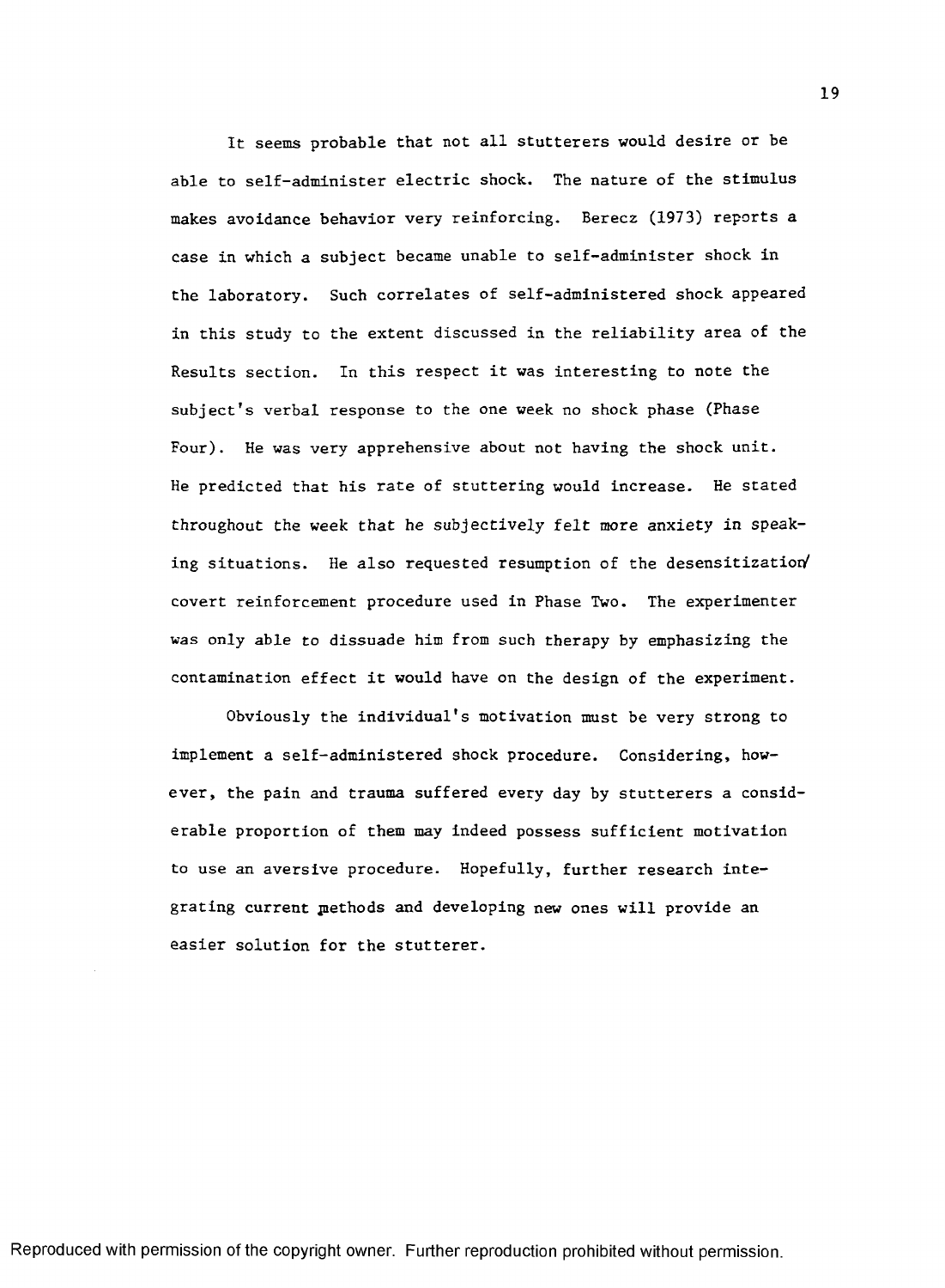#### REFERENCES

- Azrin, N. and Holz, W. Punishment. In Honig, W. (Ed.), Operant behavior: areas of research and application. New York: Appleton-Century-Crofts, 380-447, 1966.
- Beech, R. and Fransella, F. Explanations of the "rhythm effect" in stuttering. Stuttering and the Conditioning Therapies, Monterey Institute for Speech and Hearing, Monterey, Cal, 1969, 165-178.
- Berecz, J. Treatment of Stuttering through precision punishment and cognitive arousal. Journal of Speech and Hearing Disorders, 1973, Vol. 38 (2), 256-267.
- Brady, J. A behavioral approach to the treatment of stuttering. American Journal of Psychiatry, Vol. 125, 843-848, 1968.
- Brady, J. Studies on the metronome effect on stuttering. Behavior Research and Therapy, Vol. 7, 197-204, 1969.
- Brutten, E. J. and Shoemaker, D. J. The Modification of Stuttering, Englewood Cliffs, N. J., Prentice Hall, 1967.
- Curlee, R. and Perkins, W. The effect of punishment of expectancy to stutter on the frequency of subsequent expectancies and stuttering. Journal of Speech and Hearing Research, Vol. 11, 787-795, 1968.
- Curlee, R. and Perkins, W. Clinical Impressions of a portable masking unit's effects in stuttering. Journal of Speech and Hearing Disorders, Vol. 34, 360-362, 1969.
- Flanagan, G., Goldiamond, I., and Azrin, N. Operant stuttering: the control of stuttering behavior through response contingent consequences. Journal of the Experimental Analysis of Behavior, Vol. 1, 173-177, 1958.
- Goldiamond, I. Stuttering and fluency as manipulable operant response classes. Research in Behavior Modification, Krasner and Ullman (Eds.), Holt, Rhinehart, and Wilson, pub. 1965.
- Gray, B. and England, G. Some effects of anxiety deconditioning on stuttering frequency. Journal of Speech and Hearing Research, Vol. 15, 114-122, 1972.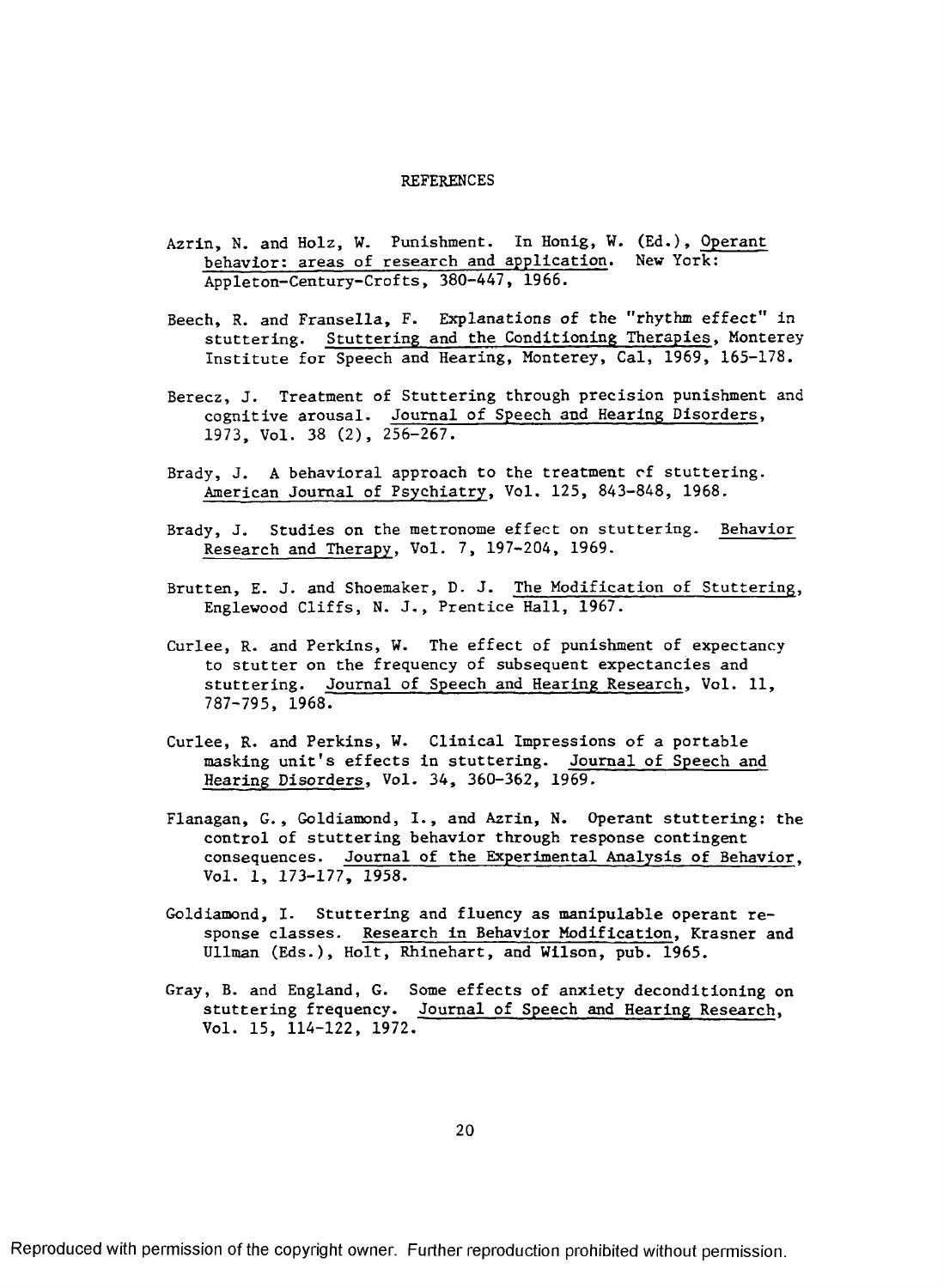- Gruber, L. The use of a portable voice masker in stuttering therapy. Journal of Speech and Hearing Disorders, Vol. 36, 287-289, 1971.
- Haroldson, S., Martin, R., and Starr, C. Time out as punishment for stuttering. Journal of Speech and Hearing Research, Vol. 11, 560-566, 1968.
- Harris, C., Martin, R., and Haroldson, S. Punishment of expectancy responses by stutterers. Journal of Speech and Hearing Research Vol. 14, 710-717, 1971.
- Ingham, R. and Andrews, G. An analysis of a token economy in stuttering therapy. Journal of Applied Behavior Analysis, Vol. 6, #3, 1973.
- Ingham, R., Andrews, G., and Winkler, R. Stuttering: a comparative evaluation of the short term effectiveness of four treatment techniques. Journal of Communication Disorders, Vol. 5, 91-117, 1972.
- Love, L. and Jeffress, L. Identification of brief pauses in the fluent speech of stutterers and nonstutterers. Journal of Speech and Hearing Research, Vol. 14, 229-240, 1971.
- Martin, R. and Haroldson, S. Time out as punishment for stuttering during conversation. Journal of Communication Disorders, Vol. 4, 15-19, 1971.
- Martin, R. and Siegel G. The effects of response contingent electric shock on stuttering. Journal of Speech and Hearing Research, Vol. 9, 340-352, 1966a.
- Martin, R. and Siegel, G. The effects of simultaneously punishing stuttering and rewarding fluency. Journal of Speech and Hearing Research, Vol. 9, 466-475, 1966b.
- Perkins, W. Replacement of stuttering with normal speech: I. Journal of Speech and Hearing Disorders, Vol. 38, 283-295, 1973.
- Perkins, W. Replacement of stuttering with normal speech: II. Journal of Speech and Hearing Disorders, Vol. 38, 295-304, 1973.
- Quist, R. and Martin, R. The effect of response contingent verbal punishment on stuttering. Journal of Speech and Hearing Research, Vol. 10, 795-800, 1967.
- Shaw, C. and Shrum, W. The effects of response contingent reward on the connected speech of children who stutter. Journal of Speech and Hearing Disorders, Vol. 37, 75-83, 1972.